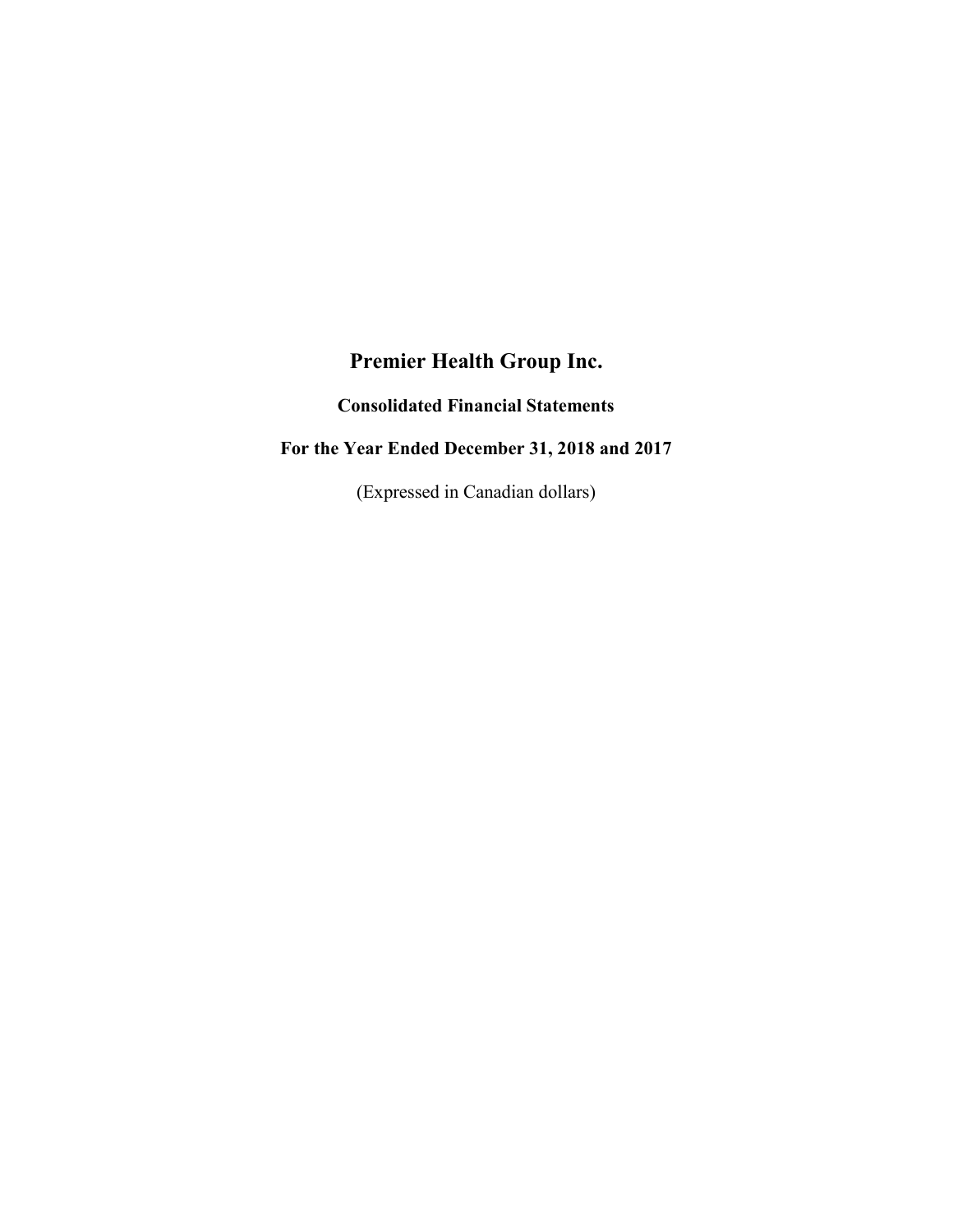| <b>Consolidated Statements of Financial Position</b>                    |          |
|-------------------------------------------------------------------------|----------|
| Consolidated Statements of Loss and Comprehensive Income (Loss)         |          |
| Consolidated Statements of Changes in Shareholders' Equity (Deficiency) |          |
| Consolidated Statements of Cash Flows                                   |          |
| Notes to the Consolidated Financial Statements                          | $9 - 28$ |

# Page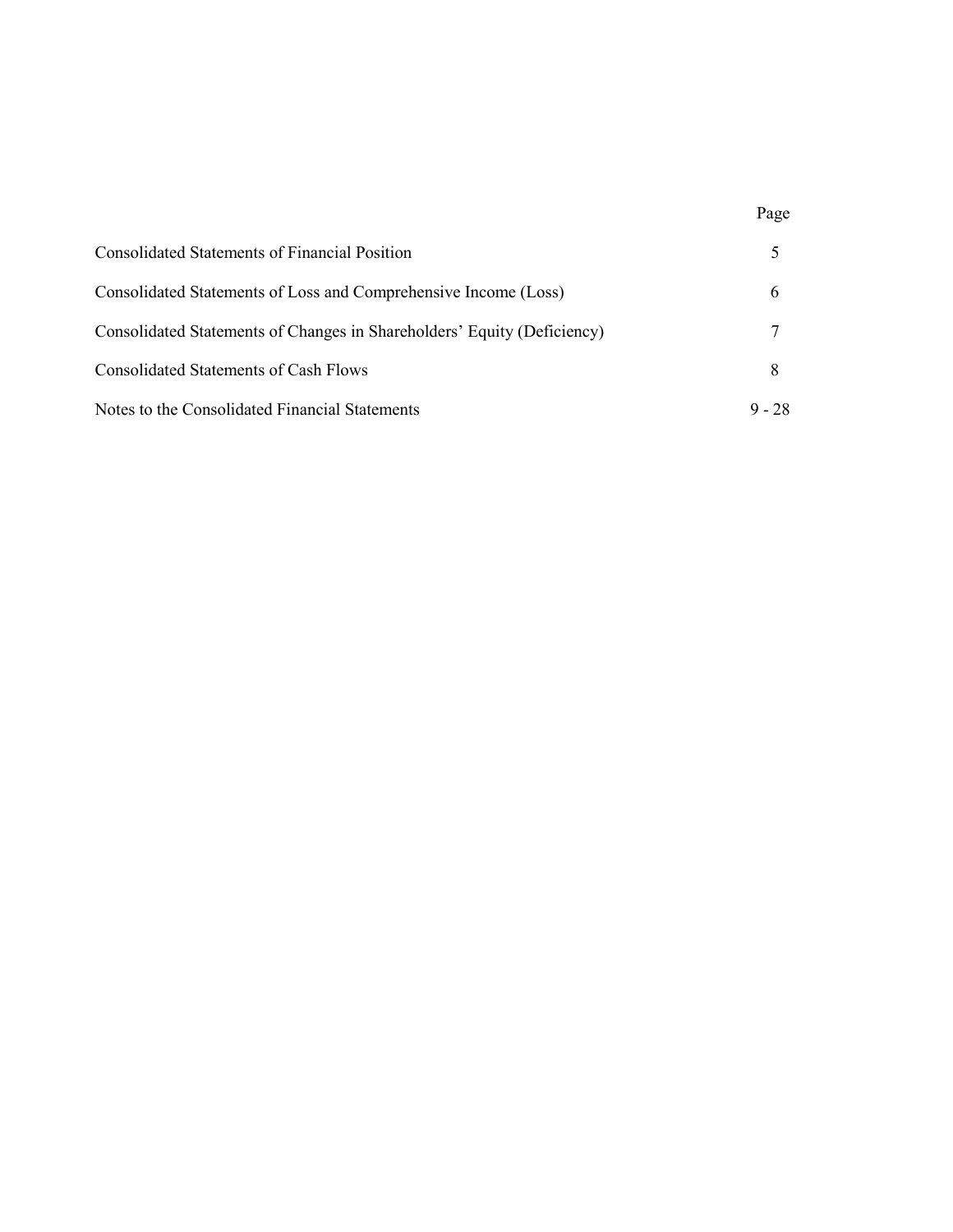Chartered Professional Accountants

Suite 1140 - 1185 West Georgia Street Vancouver, B.C. Canada V6E 4E6 Telephone: (604) 688-7227 Fax: (604) 681-7716

# **INDEPENDENT AUDITORS' REPORT**

To the Shareholders of Premier Health Group Inc.

#### **Report on the Audit of the Consolidated Financial Statements**

#### **Opinion**

We have audited the consolidated financial statements of Premier Health Group Inc. (the "Company"), which comprise the consolidated statements of financial position as at December 31, 2018 and 2017, and the consolidated statements of net loss and comprehensive loss, consolidated statements of changes in shareholders' equity (deficiency), and cash flows for the years then ended, and notes to the consolidated financial statements, including a summary of significant accounting policies.

In our opinion, the accompanying consolidated financial statements present fairly, in all material respects, the financial position of the Company as at December 31, 2018 and 2017, and its financial performance and its cash flows for the years then ended in accordance with International Financial Reporting Standards.

#### **Basis for Opinion**

We conducted our audits in accordance with Canadian generally accepted auditing standards. Our responsibilities under those standards are further described in the *Auditor's Responsibilities for the Audit of the Financial Statements* section of our report. We are independent of the Company in accordance with the ethical requirements that are relevant to our audits of the consolidated financial statements in Canada, and we have fulfilled our other ethical responsibilities in accordance with these requirements. We believe that the audit evidence we have obtained is sufficient and appropriate to provide a basis for our opinion.

#### **Material Uncertainty Related to Going Concern**

Without qualifying our opinion, we draw attention to Note 1 to the consolidated financial statements which indicates the existence of a material uncertainty that may cast significant doubt about the Company's ability to continue as a going concern.

#### **Other Information**

Management is responsible for the other information. The other information comprises the information, other than the consolidated financial statements and our auditor's report thereon, included in Management's Discussion and Analysis report.

Our opinion on the consolidated financial statements does not cover the other information and we do not express any form of assurance conclusion thereon. In connection with our audit of the consolidated financial statements, our responsibility is to read the other information identified above and, in doing so, consider whether the other information is materially inconsistent with the consolidated financial statements or our knowledge obtained in the audit, or otherwise appears to be materially misstated. If, based on the work we have performed on this other information, we conclude that there is a material misstatement of this other information, we are required to report that fact in this auditor's report. We have nothing to report in this regard.

#### **Responsibilities of Management and Those Charged with Governance for the Financial Statements**

Management is responsible for the preparation and fair presentation of the financial statements in accordance with International Financial Reporting Standards, and for such internal control as management determines is necessary to enable the preparation of financial statements that are free from material misstatement, whether due to fraud or error.

In preparing the financial statements, management is responsible for assessing the Company's ability to continue as a going concern, disclosing, as applicable, matters related to going concern and using the going concern basis of accounting unless management either intends to liquidate the Company or to cease operations, or has no realistic alternative but to do so.

Those charged with governance are responsible for overseeing the Company's financial reporting process.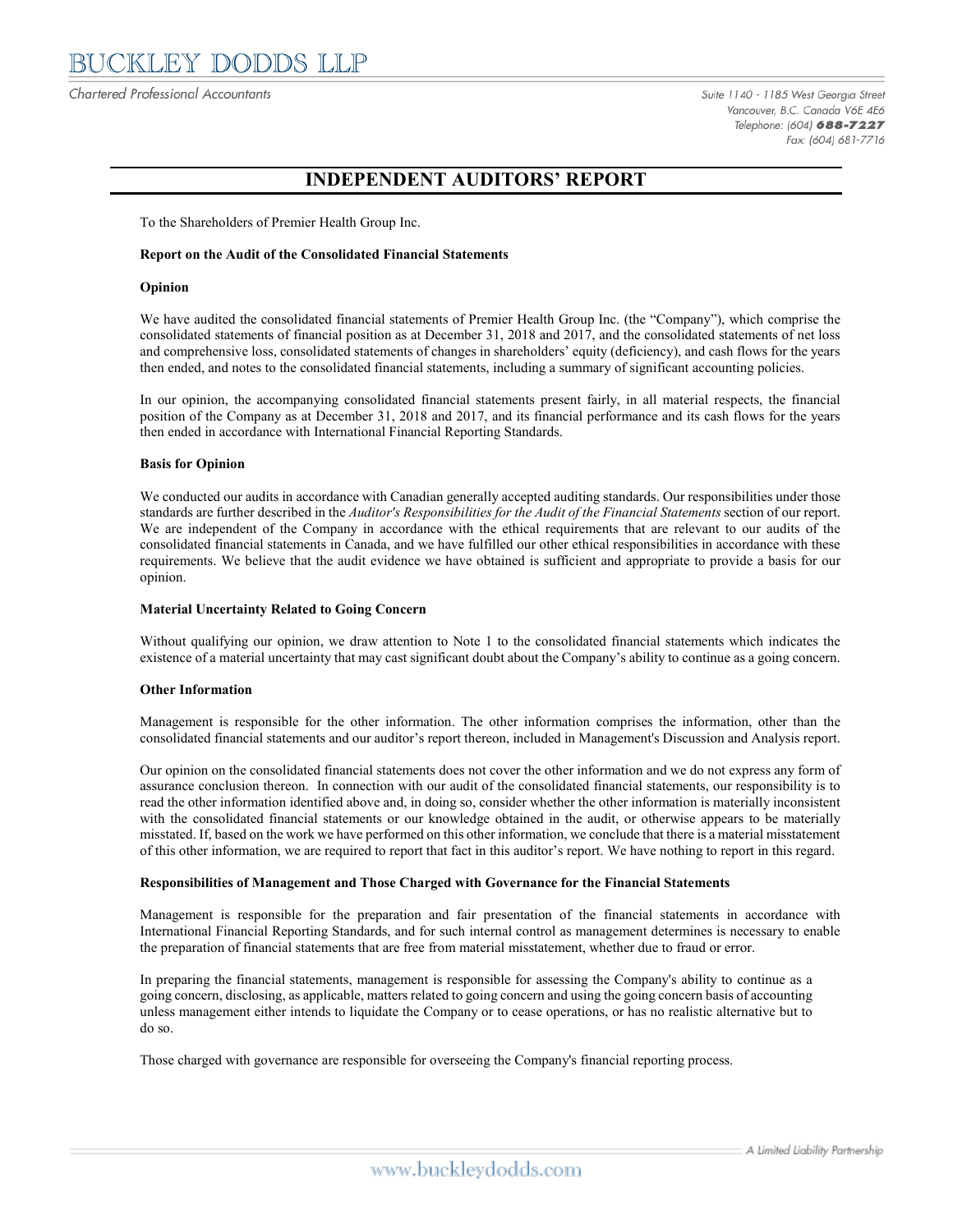#### **Auditor's Responsibilities for the Audit of the Financial Statements**

Our objectives are to obtain reasonable assurance about whether the financial statements as a whole are free from material misstatement, whether due to fraud or error, and to issue an auditor's report that includes our opinion. Reasonable assurance is a high level of assurance, but is not a guarantee that an audit conducted in accordance with Canadian generally accepted auditing standards will always detect a material misstatement when it exists. Misstatements can arise from fraud or error and are considered material if, individually or in the aggregate, they could reasonably be expected to influence the economic decisions of users taken on the basis of these financial statements.

As part of an audit in accordance with Canadian generally accepted auditing standards, we exercise professional judgment and maintain professional skepticism throughout the audit. We also:

- Identify and assess the risks of material misstatement of the consolidated financial statements, whether due to fraud or error, design and perform audit procedures responsive to those risks, and obtain audit evidence that is sufficient and appropriate to provide a basis for our opinion. The risk of not detecting a material misstatement resulting from fraud is higher than for one resulting from error, as fraud may involve collusion, forgery, intentional omissions, misrepresentations, or the override of internal control;
- Obtain an understanding of internal control relevant to the audit in order to design audit procedures that are appropriate in the circumstances, but not for the purpose of expressing an opinion on the effectiveness of the Company's internal control;
- Evaluate the appropriateness of accounting policies used and the reasonableness of accounting estimates and related disclosures made by management;
- Conclude on the appropriateness of management's use of the going concern basis of accounting and, based on the audit evidence obtained, whether a material uncertainty exists related to events or conditions that may cast significant doubt on the Company's ability to continue as a going concern. If we conclude that a material uncertainty exists, we are required to draw attention in our auditor's report to the related disclosures in the consolidated financial statements or, if such disclosures are inadequate, to modify our opinion. Our conclusions are based on the audit evidence obtained up to the date of our auditor's report. However, future events or conditions may cause the Company to cease to continue as a going concern;
- Evaluate the overall presentation, structure and content of the consolidated financial statements, including the disclosures, and whether the consolidated financial statements represent the underlying transactions and events in a manner that achieves fair presentation.

We communicate with those charged with governance regarding, among other matters, the planned scope and timing of the audit and significant audit findings, including any significant deficiencies in internal control that we identify during our audit.

We also provide those charged with governance with a statement that we have complied with relevant ethical requirements regarding independence, and to communicate with them all relationships and other matters that may reasonably be thought to bear on our independence, and where applicable, related safeguards.

The engagement partner on the audit resulting in this independent auditor's report is Mickey Goldstein.

Buchley Dolds LLP

Vancouver, Canada Buckley Dodds LLP<br>
April 30, 2019<br>
Chartered Professional Accountants Chartered Professional Accountants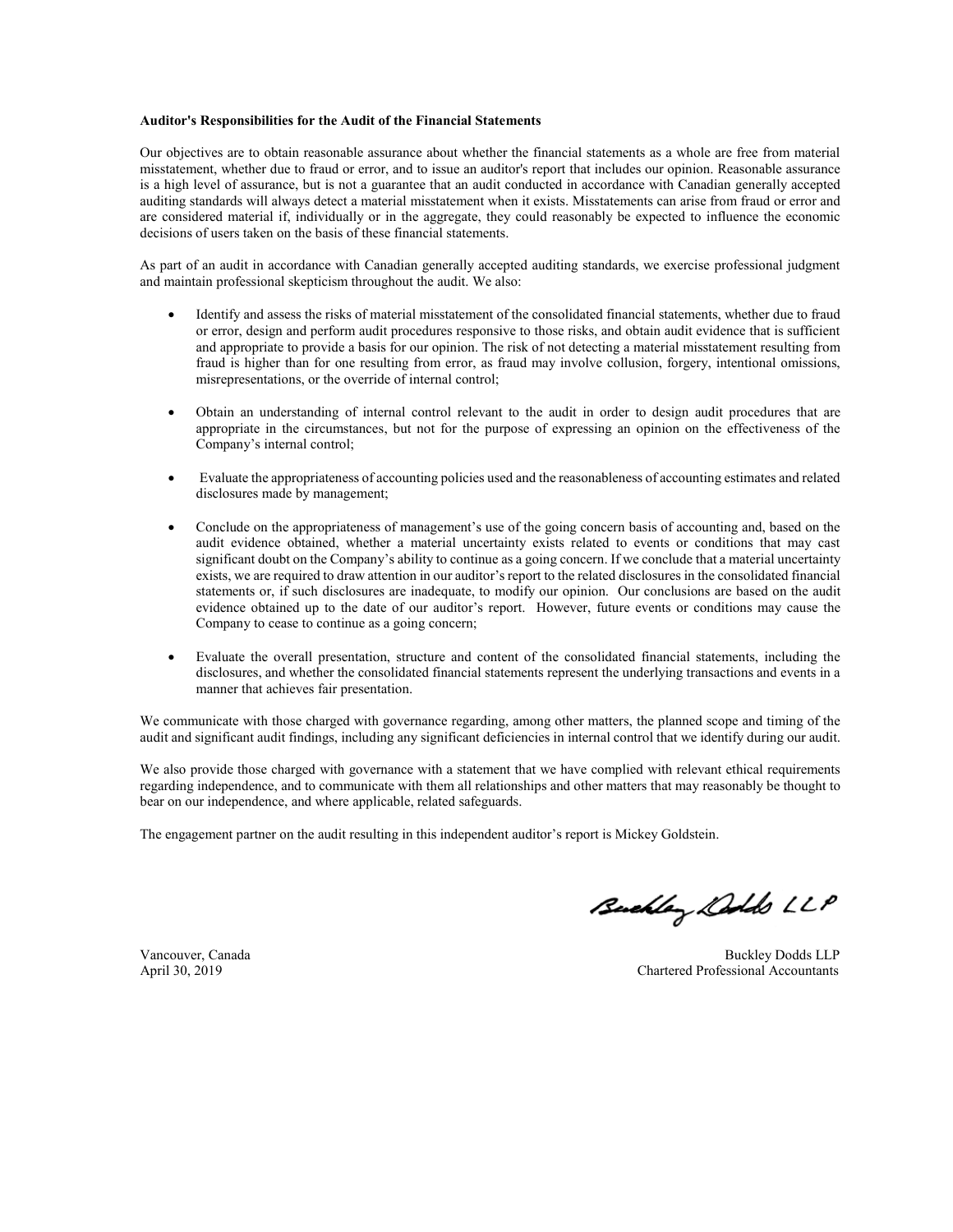### PREMIER HEALTH GROUP INC. Consolidated Statements of Financial Position (Expressed in Canadian Dollars)

As at

|                                                                                                                                                                                                                                |                           | December 31,<br>2018                         |              | December 31,<br>2017                        |
|--------------------------------------------------------------------------------------------------------------------------------------------------------------------------------------------------------------------------------|---------------------------|----------------------------------------------|--------------|---------------------------------------------|
| <b>ASSETS</b>                                                                                                                                                                                                                  |                           |                                              |              |                                             |
| <b>Current Assets</b>                                                                                                                                                                                                          |                           |                                              |              |                                             |
| Cash (Note 4)                                                                                                                                                                                                                  | \$                        | 1,055,543                                    | S            | 451                                         |
| Accounts receivable (Note 5)                                                                                                                                                                                                   |                           | 113,387                                      |              | 11,216                                      |
| Deposits on investments (Note 17)                                                                                                                                                                                              |                           | 700,000                                      |              |                                             |
| Marketable securities (Note 6)                                                                                                                                                                                                 |                           | 1                                            |              | 1                                           |
| Due from related parties (Note 10)                                                                                                                                                                                             |                           | 43,001                                       |              | 45,000                                      |
| Convertible note receivable (Note 10)                                                                                                                                                                                          |                           | 220,000                                      |              |                                             |
| Prepaid expenses                                                                                                                                                                                                               |                           | 245,279                                      |              |                                             |
| <b>Total current assets</b>                                                                                                                                                                                                    |                           | 2,377,211                                    |              | 56,668                                      |
| Note receivable (Note 10)                                                                                                                                                                                                      |                           |                                              |              | 220,000                                     |
| Due from related parties (Note 10)                                                                                                                                                                                             |                           |                                              |              | 134,142                                     |
| Property and equipment (Note 7)                                                                                                                                                                                                |                           | 94,547                                       |              |                                             |
| Goodwill (Note 3)                                                                                                                                                                                                              |                           | 3,951,570                                    |              |                                             |
| <b>Total Assets</b>                                                                                                                                                                                                            | $\boldsymbol{\mathsf{S}}$ | 6,423,328                                    | \$           | 410,810                                     |
| <b>LIABILITIES</b><br><b>Current Liabilities</b><br>Accounts payable and accrued liabilities (Notes 8, 10)<br>Convertible debenture (Note 9)<br>Liabilities from discontinued operations (Note 11)<br><b>Total Liabilities</b> | \$                        | 627,333<br>1,451,786<br>139,372<br>2,218,491 | S            | 135,320<br>1,189,180<br>45,453<br>1,369,953 |
|                                                                                                                                                                                                                                |                           |                                              |              |                                             |
| <b>SHAREHOLDERS' DEFICIENCY</b>                                                                                                                                                                                                |                           |                                              |              |                                             |
| Share capital (Note 12)                                                                                                                                                                                                        |                           | 8,047,100                                    |              | 1,057,100                                   |
| Equity component of convertible debenture                                                                                                                                                                                      |                           | 880,845                                      |              | 880,845                                     |
| Reserves                                                                                                                                                                                                                       |                           | 865,014                                      |              |                                             |
| Accumulated other comprehensive loss                                                                                                                                                                                           |                           | (406, 782)                                   |              | (399, 107)                                  |
| Deficit                                                                                                                                                                                                                        |                           | (5, 181, 243)                                |              | (2,497,890)                                 |
| Deficiency attributable to shareholders of the Company                                                                                                                                                                         |                           | 4,204,934                                    |              | (959, 052)                                  |
| <b>Non-controlling interest</b>                                                                                                                                                                                                |                           | (97)                                         |              | (91)                                        |
| <b>Total Deficiency</b>                                                                                                                                                                                                        |                           | 4,204,837                                    |              | (959, 143)                                  |
| <b>Total Liabilities and Shareholders' Deficiency</b>                                                                                                                                                                          | $\mathbf S$               | 6,423,328                                    | $\mathbb{S}$ | 410,810                                     |
| Nature of operations and going concern (Note 1)<br>Subsequent events (Note 17)                                                                                                                                                 |                           |                                              |              |                                             |

Approved and authorized for issuance by the Board of Directors on April 30, 2019

Essam Hamza, CEO, Director

*"Essam Hamza" "Donald Gordon"*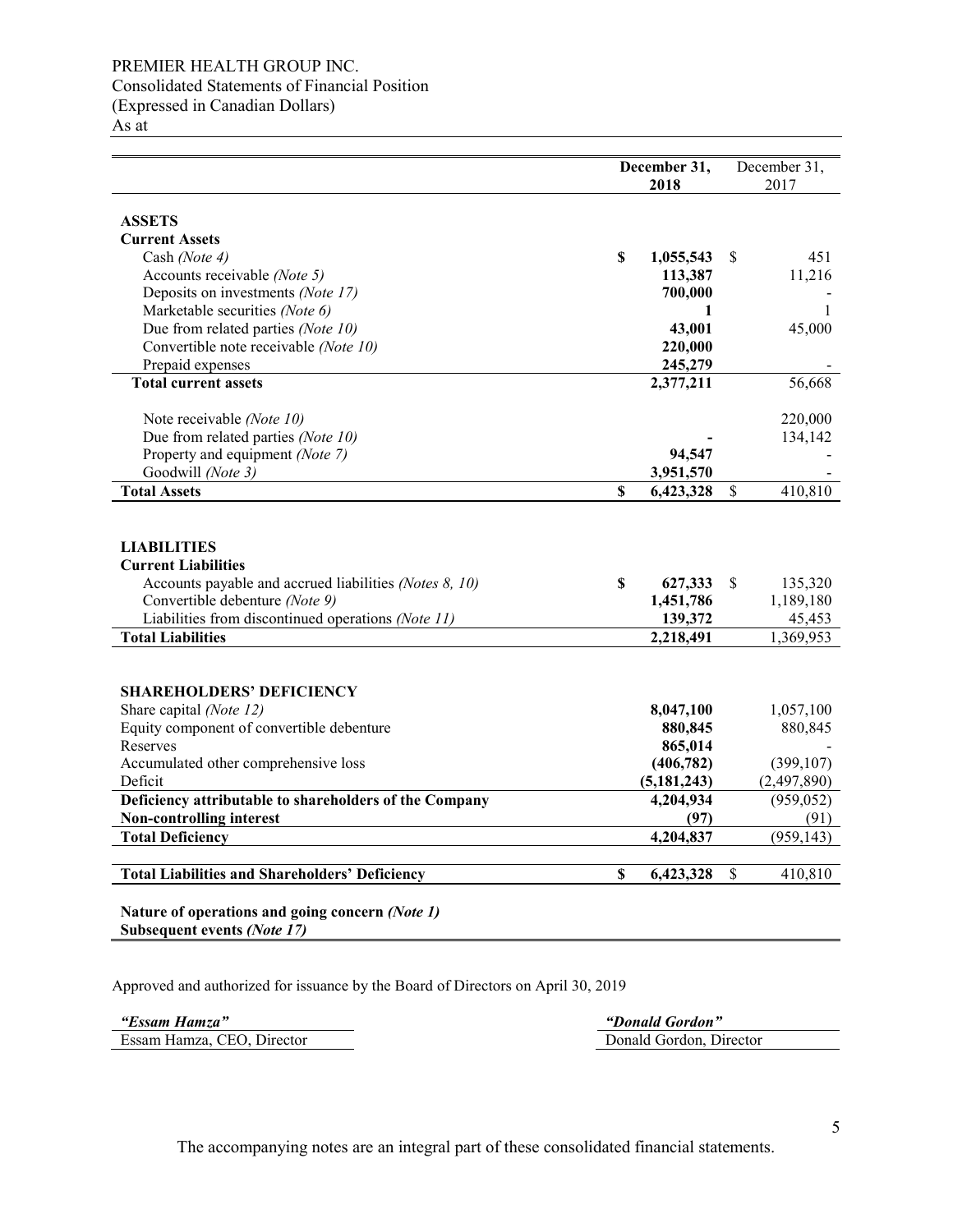### PREMIER HEALTH GROUP INC. Consolidated Statements of Net Loss and Comprehensive Loss (Expressed in Canadian Dollars) For the years ended

|                                                                     |    | December 31, 2018       | December 31, 2017            |
|---------------------------------------------------------------------|----|-------------------------|------------------------------|
| <b>REVENUE</b><br><b>PHYSICIAN FEES</b>                             | \$ | 1,201,548<br>(887,398)  | \$                           |
| <b>GROSS PROFIT</b>                                                 |    | 314,150                 |                              |
| <b>EXPENSES</b>                                                     |    |                         |                              |
| Accretion and interest expense on convertible debt (Notes 9 and 10) |    | 315,582                 | 283,216                      |
| Amortization (Note 7)                                               |    | 14,550                  |                              |
| Bank charges an interest                                            |    | 1,126                   | 111                          |
| Consulting fees (Note 10)                                           |    |                         | 171,038                      |
| Management fees (Note 10)                                           |    | 36,000                  | 66,000                       |
| Marketing and Advertising                                           |    | 710,246                 |                              |
| Office and Supplies                                                 |    | 131,509                 | 6,000                        |
| Professional fees                                                   |    | 176,788                 | 160,149                      |
| Rent (Note 10)                                                      |    | 68,785                  | 6,750                        |
| Stock based compensation (Note 10 and 12)                           |    | 865,014                 |                              |
| Transfer Agent and regulatory fees                                  |    | 40,725                  | 32,940                       |
| Wages & salaries (Note 10)                                          |    | 408,221                 |                              |
|                                                                     |    | (2,768,546)             | (726, 204)                   |
|                                                                     |    | (2,454,396)             | (726, 204)                   |
|                                                                     |    |                         |                              |
| Realized gain on marketable securities (Note 6)                     |    |                         | 475,780                      |
| Foreign exchange gain (loss)                                        |    | (142, 719)<br>(86, 247) | 136,619                      |
| Loss from discontinued operations (Note 11)                         |    |                         | (73, 715)                    |
| Net loss for the year                                               |    | (2,683,362)             | (187, 520)                   |
| Net income (loss) attributable to:                                  |    |                         |                              |
| Shareholders of the Company                                         |    | (2,683,353)             | (187, 446)                   |
| Non-controlling interest                                            |    | (9)                     | (74)                         |
|                                                                     |    | (2,683,362)             | (187, 520)                   |
| Other comprehensive loss:                                           |    |                         |                              |
| Fair value adjustment on marketable securities                      |    |                         | (305, 250)                   |
| Revaluation of fixed assets                                         |    |                         | (33, 474)                    |
| Foreign currency translation                                        |    | (7,672)                 | 1,170                        |
| Other comprehensive loss                                            |    | (7,672)                 | (337, 554)                   |
| Total comprehensive loss for the year                               | S  | (2,691,034)             | \$<br>(525, 074)             |
|                                                                     |    |                         |                              |
| Other comprehensive loss attributable to:                           |    |                         |                              |
| Shareholders of the Company                                         | \$ | (7,675)                 | \$<br>(337, 523)             |
| Non-controlling interest                                            |    | 3                       | (31)                         |
|                                                                     | \$ | (7, 672)                | \$<br>$\overline{(337,554)}$ |
| Total comprehensive loss attributable to:                           |    |                         |                              |
| Shareholders of the Company                                         | \$ | (2,691,028)             | \$<br>(524,969)              |
| Non-controlling interest                                            |    | (6)                     | (105)                        |
|                                                                     | \$ | (2,691,034)             | \$<br>(525, 074)             |
| Basic and diluted loss per common share                             | \$ | (0.06)                  | \$<br>(0.01)                 |
| Weighted average number of common shares outstanding                |    | 46,249,456              | 15,714,878                   |

The accompanying notes are an integral part of these consolidated financial statements.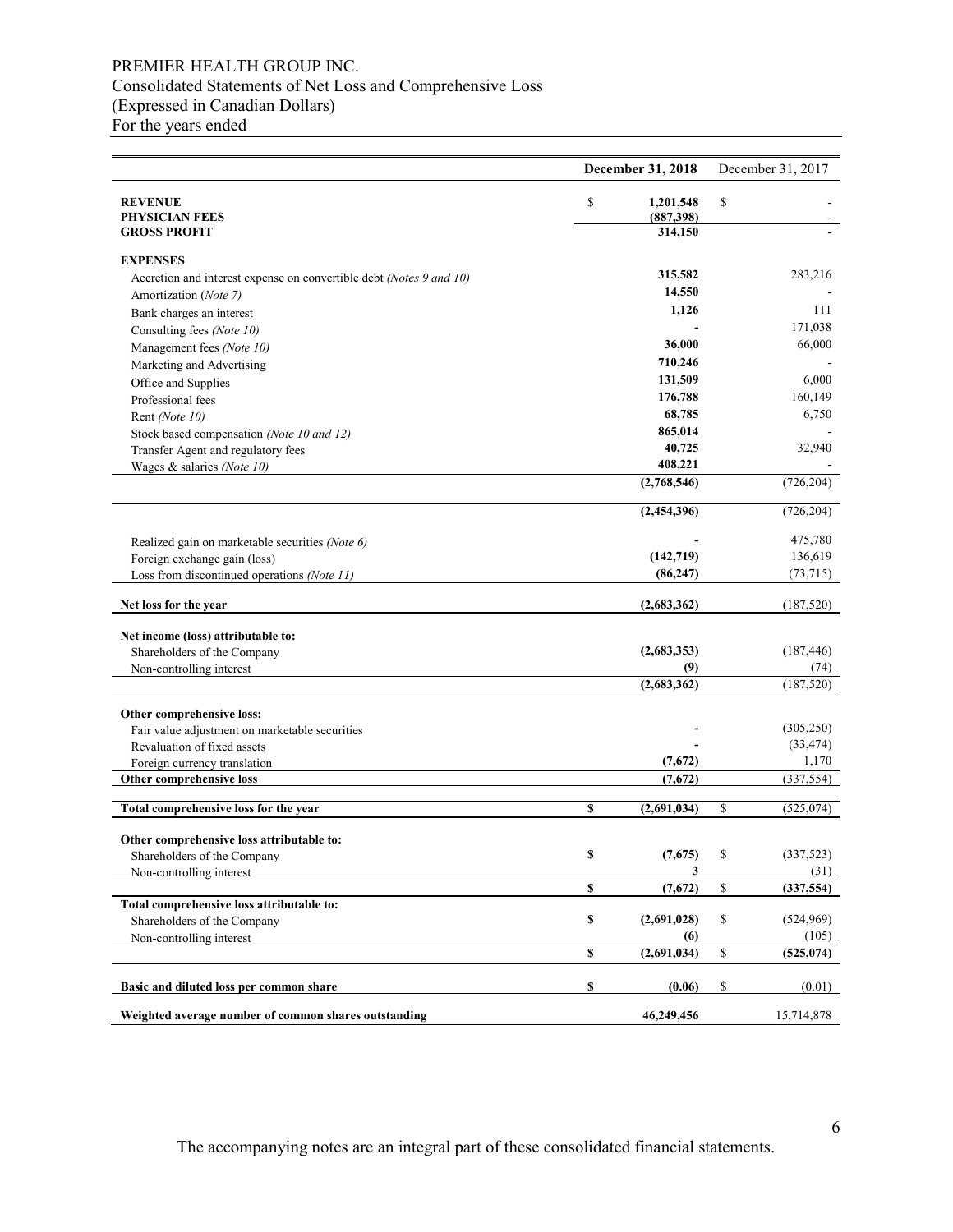### PREMIER HEALTH GROUP INC. Consolidated Statement of Changes in Shareholders' Equity (Deficiency) (Expressed in Canadian Dollars)

|                                                                                                     | Number of<br>outstanding<br>shares | Share capital           |              | Equity<br>component of<br>convertible |              |                          |    |                    |   |               |               |           |          |                         |  | <b>Share-based</b><br>compensation<br>reserve |  |  |  | Accumulated<br>other<br>comprehensive<br>income (loss) |  | <b>Deficit</b> |  | Non-<br>controlling<br>interest |  | <b>Total</b> |
|-----------------------------------------------------------------------------------------------------|------------------------------------|-------------------------|--------------|---------------------------------------|--------------|--------------------------|----|--------------------|---|---------------|---------------|-----------|----------|-------------------------|--|-----------------------------------------------|--|--|--|--------------------------------------------------------|--|----------------|--|---------------------------------|--|--------------|
| Balance, December 31, 2016<br>Shares issued for cash                                                | 34,737,031<br>7,000                | 850,100<br>\$.<br>7,000 | <sup>S</sup> | 880,845                               | -S           |                          | S  | (61, 554)          | S | (2,343,902)   | <sup>\$</sup> | (32)      | -8       | (674, 543)<br>7,000     |  |                                               |  |  |  |                                                        |  |                |  |                                 |  |              |
| Shares issued for debt settlement<br>Revaluation of fixed assets<br>Currency translation adjustment | 200,000                            | 200,000                 |              |                                       |              |                          |    | (33, 474)<br>1,171 |   | 33,458        |               | 16<br>(1) |          | 200,000<br>1,171        |  |                                               |  |  |  |                                                        |  |                |  |                                 |  |              |
| Fair value adjustment<br>Net loss for the period                                                    |                                    |                         |              |                                       |              |                          |    | (305, 250)         |   | (187, 446)    |               | (74)      |          | (305, 250)<br>(187,520) |  |                                               |  |  |  |                                                        |  |                |  |                                 |  |              |
| Balance, December 31, 2017                                                                          | 34,944,031                         | 1,057,100               | S            | 880,845                               | $\mathbf{s}$ | $\overline{\phantom{0}}$ | S  | (399,107)          | S | (2,497,890)   | S             | (91)      | <b>S</b> | (959, 143)              |  |                                               |  |  |  |                                                        |  |                |  |                                 |  |              |
| Shares issued for cash<br>Shares issued for business                                                | 14,220,000                         | 3,555,000               |              |                                       |              |                          |    |                    |   |               |               |           |          | 3,555,000               |  |                                               |  |  |  |                                                        |  |                |  |                                 |  |              |
| acquisition                                                                                         | 12,000,000                         | 3,000,000               |              |                                       |              |                          |    |                    |   |               |               |           |          | 3,000,000               |  |                                               |  |  |  |                                                        |  |                |  |                                 |  |              |
| Shares issued for marketing and<br>advertising                                                      | 500,000                            | 435,000                 |              |                                       |              |                          |    |                    |   |               |               |           |          | 435,000                 |  |                                               |  |  |  |                                                        |  |                |  |                                 |  |              |
| Stock-based compensation                                                                            |                                    |                         |              |                                       |              | 865,014                  |    |                    |   |               |               |           |          | 865,014                 |  |                                               |  |  |  |                                                        |  |                |  |                                 |  |              |
| Currency translation adjustment                                                                     |                                    |                         |              |                                       |              |                          |    | (7,675)            |   |               |               | 3         |          | (7,672)                 |  |                                               |  |  |  |                                                        |  |                |  |                                 |  |              |
| Net loss for the period                                                                             |                                    |                         |              |                                       |              |                          |    |                    |   | (2,683,353)   |               | (9)       |          | (2,683,362)             |  |                                               |  |  |  |                                                        |  |                |  |                                 |  |              |
| <b>Balance, December 31, 2018</b>                                                                   | 61,664,031                         | 8,047,100<br><b>S</b>   | \$           | 880,845                               | <b>S</b>     | 865,014                  | -S | (406, 782)         | S | (5, 181, 243) | <b>S</b>      | (97)      |          | 4,204,837               |  |                                               |  |  |  |                                                        |  |                |  |                                 |  |              |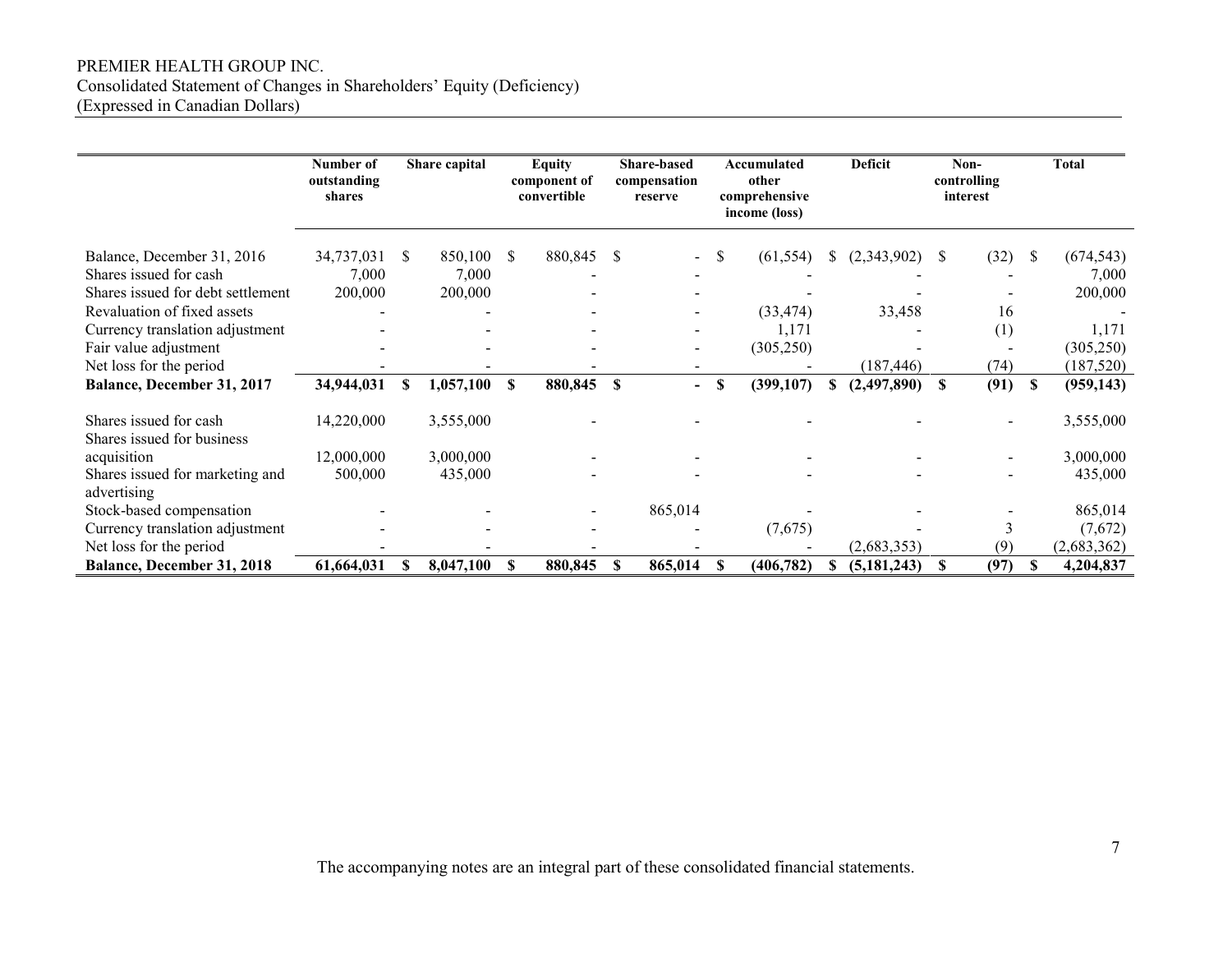### PREMIER HEALTH GROUP INC. Consolidated Statements of Cash Flows (Expressed in Canadian Dollars) For the years ended

|                                                         | December 31,<br>2018 |               |    | December 31,<br>2017 |
|---------------------------------------------------------|----------------------|---------------|----|----------------------|
| Cash provided by (used in):                             |                      |               |    |                      |
| <b>Operating activities</b>                             |                      |               |    |                      |
| Net Gain (loss)                                         | \$                   | (2,683,362)   | S  | (187,520)            |
| Item not involving cash                                 |                      |               |    |                      |
| Accretion on convertible debenture                      |                      | 149,913       |    | 117,644              |
| Amortization                                            |                      | 14,550        |    | 17,264               |
| Realized gain on sale of investments                    |                      |               |    | (475,780)            |
| Unrealized foreign exchange (gain) loss                 |                      | 105,021       |    | (10,312)             |
| Stock-based compensation                                |                      | 865,014       |    |                      |
| Shares issued for marketing and advertising             |                      | 435,000       |    |                      |
| Change in non-cash working capital components:          |                      |               |    |                      |
| Accounts receivable                                     |                      | (99, 568)     |    | 33,051               |
| Medical supplies                                        |                      |               |    | 4,946                |
| Prepaid expenses                                        |                      | (236,792)     |    | 23,129               |
| Accounts payable and accrued liabilities                |                      | 100,302       |    | 116,338              |
| Due from related parties                                |                      | 136,141       |    |                      |
| Net liabilities from discontinued operations            |                      | 93,919        |    | 27,110               |
| Net cash used in operating activities                   |                      | (1, 119, 862) |    | (334, 130)           |
| <b>Investing activities</b>                             |                      |               |    |                      |
| Acquisition of Healthvue                                |                      | (999, 967)    |    |                      |
| Cash received from acquisition of Healthvue             |                      | 323,108       |    |                      |
| Cash advances to acquire Pharmacy & Cloud Practice Inc. |                      | (700,000)     |    |                      |
| Sale of marketable securities                           |                      |               |    | 707,030              |
| Purchase of equipment                                   |                      | (3,187)       |    | (598)                |
| Net cash (used in) provided by investing activities     |                      | (1,380,046)   |    | 706,432              |
| <b>Financing activities</b>                             |                      |               |    |                      |
| Shares issued for cash                                  |                      | 3,555,000     |    | 7,000                |
| Related party                                           |                      |               |    | (157, 490)           |
| Notes receivable                                        |                      |               |    | (220,000)            |
| Loan repayments                                         |                      |               |    | (16,971)             |
| Net cash provided by financing activities               |                      | 3,555,000     |    | (387, 461)           |
| Increase (decrease) in cash                             |                      | 1,055,092     |    | (15, 159)            |
| Cash, beginning                                         |                      | 451           |    | 15,610               |
| Cash, ending                                            | \$                   | 1,055,543     | \$ | 451                  |
| Cash paid for interest                                  | \$                   |               | \$ |                      |
| Cash paid for income tax                                | \$                   |               | \$ |                      |

Non-cash transactions affecting cash flows from investing and financing activities include the following:

- During the year ended December 31, 2018, the Company issued 500,000 shares valued at \$435,000 for marketing and advertising services.
- During the year ended December 31, 2018, the Company issued 12,000,000 shares valued at \$3,000,000 for the acquisition of HealthVue Ventures Ltd.
- During the year ended December 31, 2017, \$200,000 of interest payable on convertible debentures was settled by issuance of 200,000 common shares valued at \$200,000.

The accompany notes are an integral part of these consolidated financial statements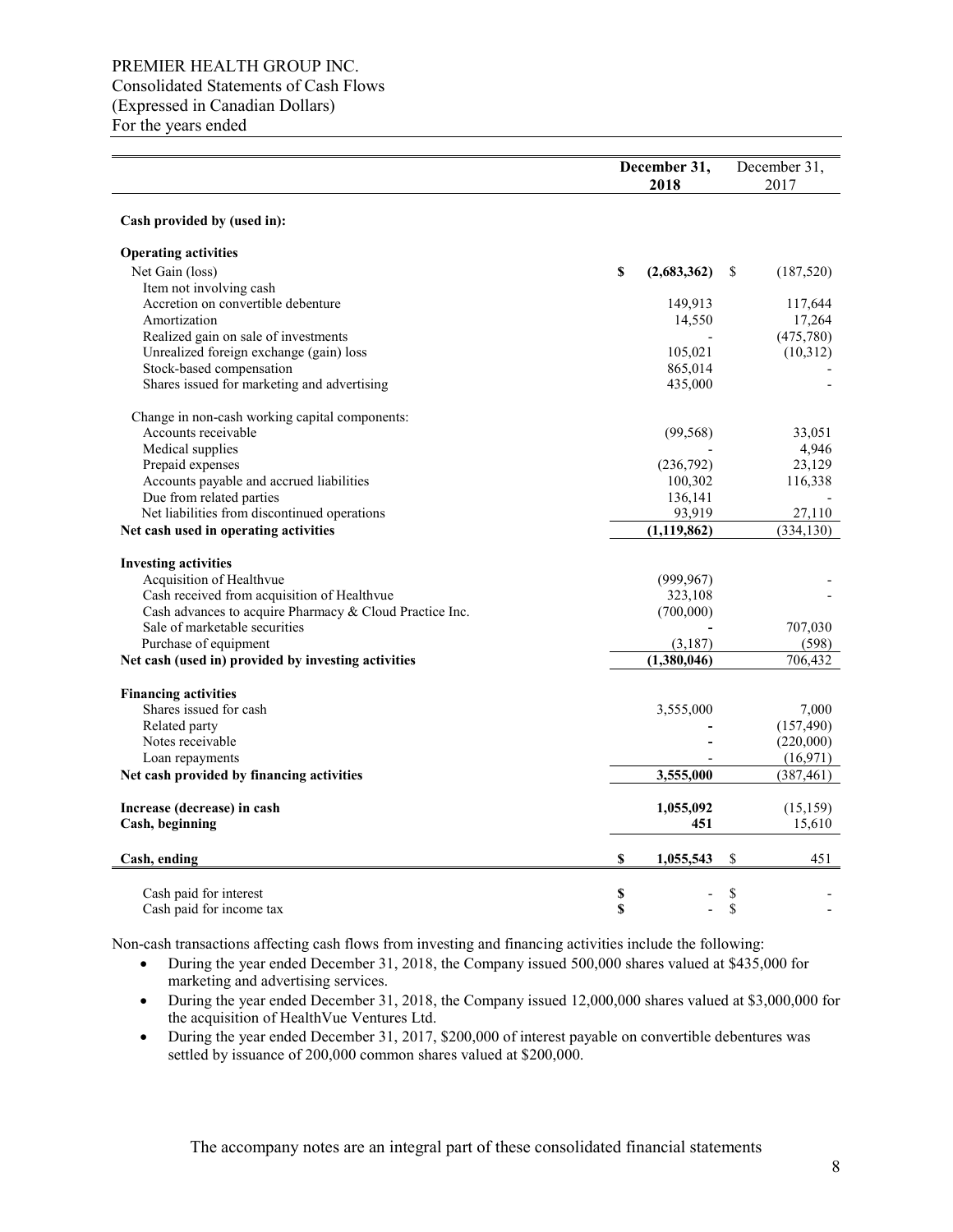### **1. NATURE OF OPERATIONS AND GOING CONCERN**

Premier Health Group Inc. (the "Company") was incorporated on September 19, 2013 and is a reporting issuer in British Columbia, Canada. The parent company of the Company was Web Watcher Systems Ltd. ("Web Watcher"), which was incorporated on April 16, 2010 pursuant to the British Columbia Act. The Company entered into to a Plan of Arrangement (the "Arrangement Agreement") with Web Watcher dated October 23, 2013. Pursuant to the Arrangement Agreement, the Company issued 14,403,698 common shares to the Web Watcher shareholders during the year ended December 31, 2016 in exchange for 100 common shares held by Web Watcher, and became a separate entity from Web Watcher.

On June 17, 2016, the Company completed the acquisition (99.9%) of a multidisciplinary rehabilitation business located in Santiago, Dominican Republic Premier named Clinicas de Rehabilitacion Precer, S. R. L. ("Clinicas"). As at December 31, 2018 and 2017, Clinicas was considered to be a discontinued operation *(Note 12).*

On August 1, 2018, the Company completed the acquisition of all of the issued and outstanding shares of HealthVue Ventures Ltd. *(Note 3).*

The Company provides telemedicine visits remotely and full-service family practice from its four clinic locations in the Lower Mainland in British Columbia.

The address of the Company's corporate office and place of business 440-890 W Pender Street, Vancouver, British Columbia, Canada.

These consolidated financial statements have been prepared using International Financial Reporting Standard ("IFRS") on a going concern basis which assumes the Company will be able to realize its assets and discharge its liabilities in the normal course of business rather than through a process of forced liquidation. While the Company has been successful in securing financings in the past, there is no assurance that it will be able to do so in the future. During the year ended December 31, 2018, the Company had net loss of \$2,683,362 and as at December 31, 2018 had an accumulated deficit of \$5,181,243 which has been funded primarily by share subscriptions received and loans from related parties. As at December 31, 2018, the Company had a working capital of \$158,720. These factors indicate the existence of a material uncertainty that may cast significant doubt about the Company's ability to continue as a going concern. These financial statements do not include any adjustments relating to the recoverability and classification of recorded asset amounts and classification of liabilities that might be necessary should the Company be unable to continue in existence. The effect of any such adjustments could be material.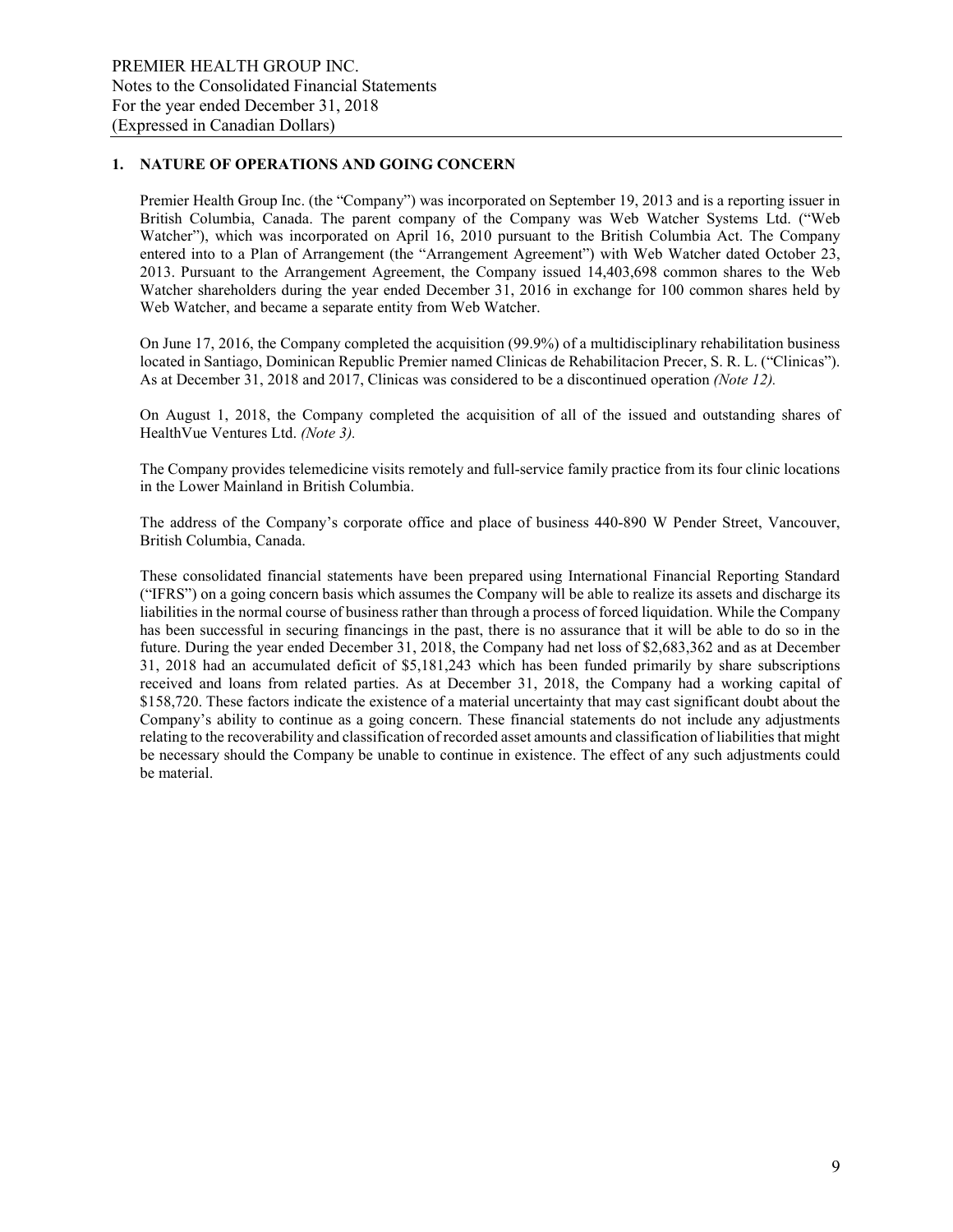### **2. SIGNIFICANT ACCOUNTING POLICIES**

### **a) Basis of Consolidation**

The consolidated financial statements include the accounts of the Company and its wholly controlled subsidiary, HealthVue Ventures Ltd. (Canada) ("HealthVue") and its 99.99% owned subsidiary, Premier Clinicas de Rehabilitacion S. R. L. ("Clinicas"), incorporated in the Dominican Republic. All inter-company transactions and balances have been eliminated on consolidation.

### **b) Basis of Presentation**

These consolidated financial statements have been prepared in accordance with IFRS as issued by the International Accounting Standards Board ("IASB") and interpretations of the International Financial Reporting Interpretations Committee ("IFRIC").

These consolidated financial statements are presented in Canadian dollars, which is the functional currency of the parent Company and HealthVue, while the functional currency of Clinicas is the Dominican Peso. These consolidated financial statements have been prepared on a historical cost basis, except for certain financial instruments classified as fair value through profit or loss, and available-for-sale, which are stated at their fair value. In addition, these consolidated financial statements have been prepared using the accrual basis of accounting, except for certain cash flow information.

### **c) Significant Accounting Judgments and Estimates**

The preparation of the consolidated financial statements in conformity with IFRS requires management to make estimates and assumptions. These estimates and assumptions affect the reported amounts of assets, liabilities, shareholders' equity, and the disclosure of contingent assets and liabilities, as at the date of the financial statements, and expenses for the years reported.

### Critical Judgements

The preparation of these consolidated financial statements requires management to make judgements regarding the going concern of the Company, as previously discussed in Note 1, as well as the determination of functional currency. The functional currency is the currency of the primary economic environment in which an entity operates, and has been determined for each entity within the Company. The functional currency for the Company and HealthVue has been determined to be the Canadian dollar, while the functional currency of Clinicas is the Dominican Peso.

### Key Sources of Estimation Uncertainty

Because a precise determination of many assets and liabilities is dependent upon future events, the preparation of financial statements in conformity with IFRS requires management to make estimates and assumptions that affect the reported amounts of assets and liabilities and the disclosure of assets and liabilities at the date of the financial statements and the reported amounts of expenses during the reporting periods. Actual results could differ from those estimates and such differences could be significant.

Significant estimates made by management affecting the consolidated financial statements include:

### *Share-based Payments*

Estimating fair value for granted stock options and compensatory warrants requires determining the most appropriate valuation model which is dependent on the terms and conditions of the grant. This estimate also requires determining the most appropriate inputs to the valuation model including the expected life of the option or warrant, volatility, dividend yield, and rate of forfeitures and making assumptions about them.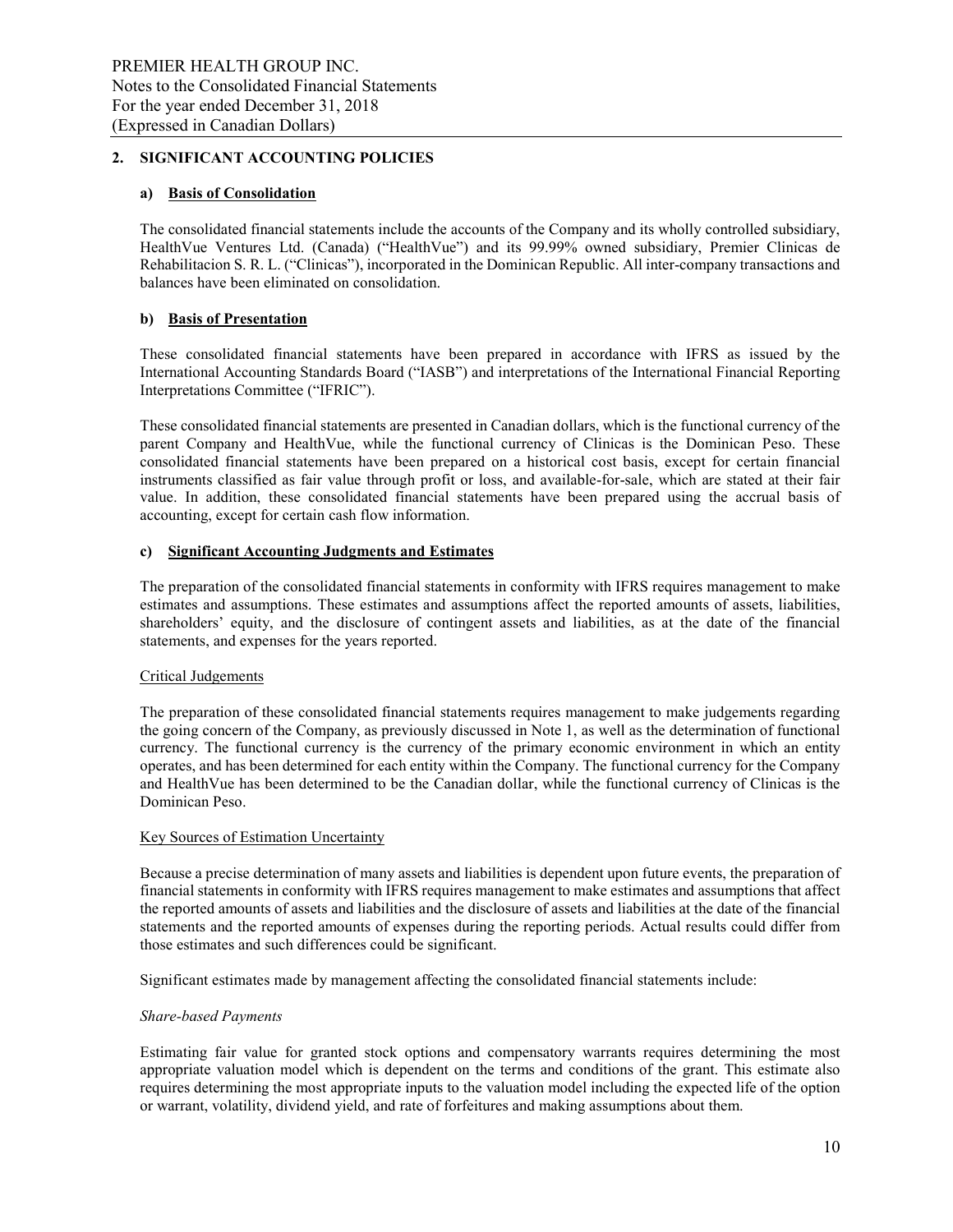#### **c) Significant Accounting Judgments and Estimates (continued…)**

#### Key Sources of Estimation Uncertainty *(continued…)*

#### *Deferred Tax Assets & Liabilities*

The estimation of income taxes includes evaluating the recoverability of deferred tax assets and liabilities based on an assessment of the Company's ability to utilize the underlying future tax deductions against future taxable income prior to expiry of those deductions. Management assesses whether it is probable that some or all of the deferred income tax assets and liabilities will not be realized. The ultimate realization of deferred tax assets and liabilities is dependent upon the generation of future taxable income, which in turn is dependent upon the successful discovery, extraction, development and commercialization of mineral reserves. To the extent that management's assessment of the Company's ability to utilize future tax deductions changes, the Company would be required to recognize more or fewer deferred tax assets or liabilities, and deferred income tax provisions or recoveries could be affected.

#### *Useful Life of Property and Equipment*

Property and equipment is depreciated over its estimated useful life. Estimated useful lives are determined based on current facts and past experience, and take into consideration the anticipated physical life of the asset, the potential for technological obsolescence, and regulations.

#### *Allowance for Doubtful Accounts*

The Company assesses the collectability of receivables on an ongoing basis. A provision for the impairment of receivables involves significant management judgement and includes the renew of individual receivables based on individual customers, current economic trends and analysis of historical bad debts.

### **d) Cash**

Cash is comprised of cash in banks and bank indebtedness.

#### **e) Property and Equipment**

Property and equipment is carried at cost, less accumulated depreciation and accumulated impairment losses.

The cost of an item of property and equipment consists of the purchase price, any costs directly attributable to bringing the asset to the location and condition necessary for its intended use and an initial estimate of the costs of dismantling and removing the item and restoring the site on which it is located. Amortization is provided at rates calculated to write off the cost of property and equipment, less its estimated residual value, using the rates and methods below:

| Furniture and equipment | 20% - declining balance |
|-------------------------|-------------------------|
| Computers               | 55% - declining balance |
| Software                | 55% - declining balance |
| Leasehold improvements  | 5 years - straight-line |

In the year of acquisition and disposal, the Company records half of the amortization expense.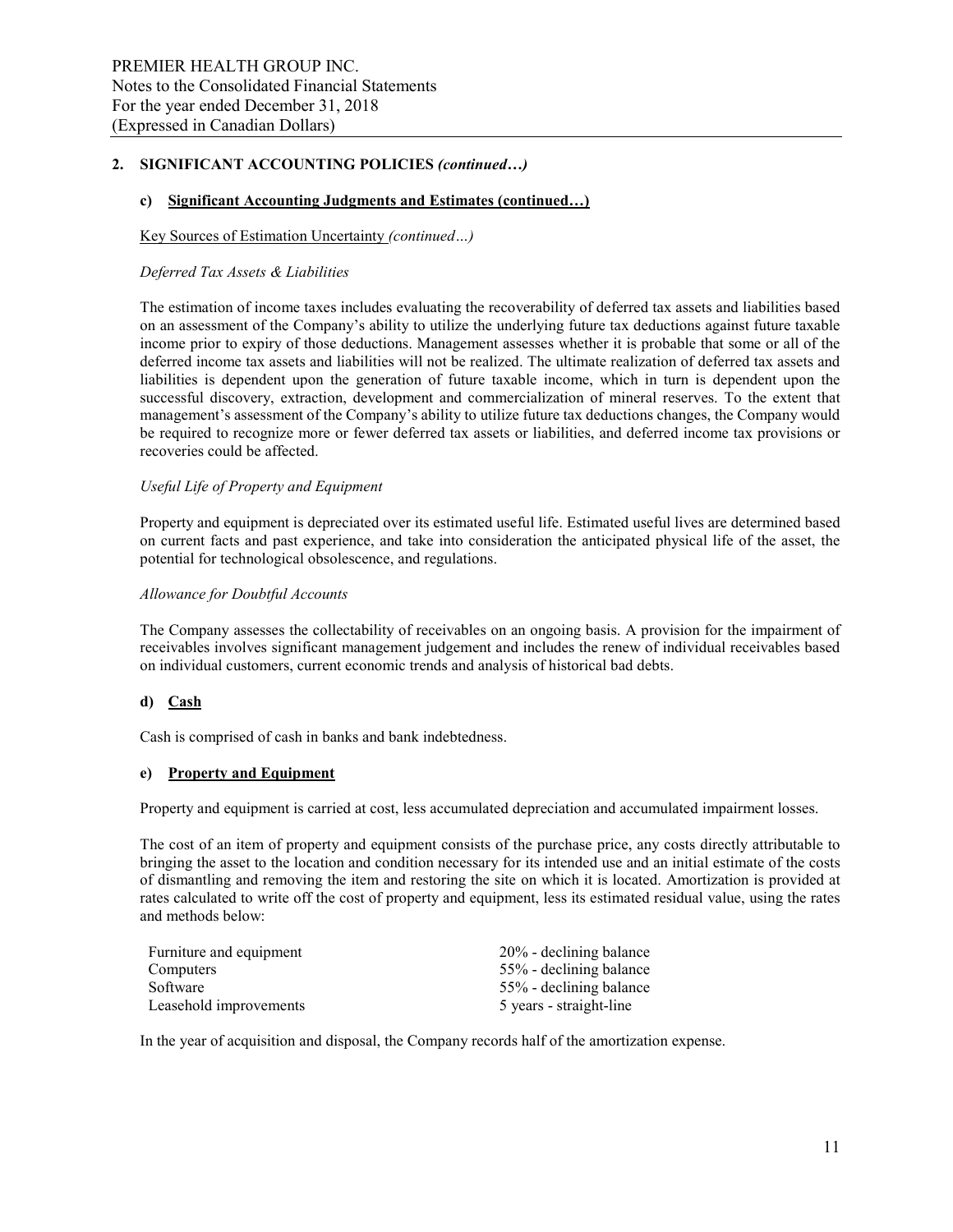### **f) Impairment**

At each financial position reporting date the carrying amounts of the Company's long-lived assets are reviewed to determine whether there is any indication that those assets are impaired. If any such indication exists, the recoverable amount of the asset is estimated in order to determine the extent of the impairment, if any. The recoverable amount is the higher of fair value less costs to sell and value in use, which is the present value of future cash flows expected to be derived from the asset. If the recoverable amount of an asset is estimated to be less than its carrying amount, the carrying amount of the asset is reduced to its recoverable amount and the impairment loss is recognized in the profit or loss for the period.

For the purposes of impairment testing, long-lived assets are allocated to cash-generating units to which the operating activity relates. For an asset that does not generate largely independent cash inflows, the recoverable amount is determined for the cash-generating unit to which the asset belongs. Where an impairment loss subsequently reverses, the carrying amount of the asset (or cash-generating unit) is increased to the revised estimate of its recoverable amount, but so that the increased carrying amount does not exceed the carrying amount that would have been determined had no impairment loss been recognized for the asset (or cash-generating unit) in prior years. A reversal of an impairment loss is recognized immediately in profit or loss.

### **g) Financial Instruments**

Financial assets and financial liabilities are recognized on the consolidated statements of financial position when the Company becomes a party to the contractual provisions of the financial instrument.

The Company adopted all of the requirements of IFRS 9 Financial Instruments ("IFRS 9") as of January 1, 2018. IFRS 9 replaces IAS 39 Financial Instruments: Recognition and Measurement ("IAS 39"). IFRS 9 utilizes a revised model for recognition and measurement of financial instruments and a single, forward-looking "expected loss" impairment model. Most of the requirements in IAS 39 for classification and measurement of financial liabilities were carried forward in IFRS 9, so the Company's accounting policy with respect to financial liabilities is unchanged. As a result of the adoption of IFRS 9, management has changed its accounting policy for financial assets retrospectively, for any assets that continued to be recognized at the date of initial application. The change did not impact the carrying value of any financial assets or financial liabilities on the transition date.

The following is the Company's new accounting policy for financial instruments under IFRS 9:

### **Classification**

The Company classifies its financial instruments in the following categories: at fair value through profit and loss ("FVTPL"), at fair value through other comprehensive income (loss) ("FVTOCI") or at amortized cost. The Company determines the classification of financial assets at initial recognition. The classification of debt instruments is driven by the Company's business model for managing the financial assets and their contractual cash flow characteristics. Equity instruments that are held for trading are classified as FVTPL. For other equity instruments, on the day of acquisition the Company can make an irrevocable election (on an instrument-byinstrument basis) to designate them as at FVTOCI. Financial liabilities are measured at amortized cost, unless they are required to be measured at FVTPL (such as instruments held for trading or derivatives) or if the Company has opted to measure them at FVTPL.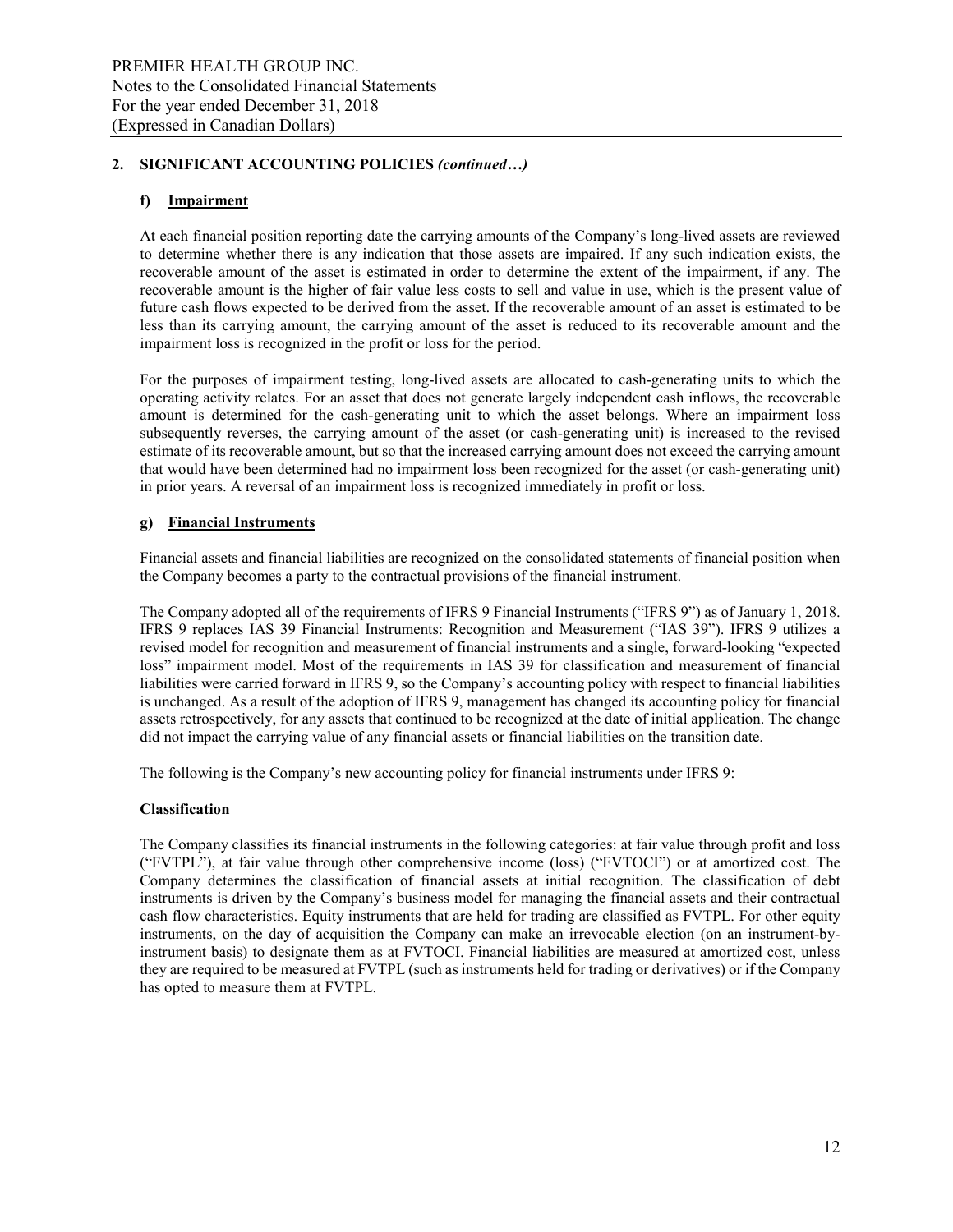### **g) Financial Instruments** *(continued…)*

#### **Measurement**

#### *Financial assets and liabilities at amortized cost*

Financial assets and liabilities at amortized cost are initially recognized at fair value plus or minus transaction costs, respectively, and subsequently carried at amortized cost less any impairment.

#### *Financial assets and liabilities at FVTPL*

Financial assets and liabilities carried at FVTPL are initially recorded at fair value and transaction costs are expensed in the consolidated statements of loss and comprehensive loss. Realized and unrealized gains and losses arising from changes in the fair value of the financial assets and liabilities held at FVTPL are included in the consolidated statements of loss and comprehensive loss in the period in which they arise.

#### *Debt investments at FVOCI*

These assets are subsequently measured at fair value. Interest income calculated using the effective interest method, foreign exchange gains and losses and impairment are recognized in profit or loss. Other net gains and losses are recognized in OCI. On derecognition, gains and losses accumulated in OCI are reclassified to profit or loss.

#### *Equity investments at FVOCI*

These assets are subsequently measured at fair value. Dividends are recognized as income in profit or loss unless the dividend clearly represents a recovery of part of the cost of the investment. Other net gains and losses are recognized in OCI and are never reclassified to profit or loss.

#### **Impairment of financial assets at amortized cost**

The Company recognizes a loss allowance for expected credit losses on financial assets that are measured at amortized cost. At each reporting date, the Company measures the loss allowance for the financial asset at an amount equal to the lifetime expected credit losses if the credit risk on the financial asset has increased significantly since initial recognition. If at the reporting date, the financial asset has not increased significantly since initial recognition, the Company measures the loss allowance for the financial asset at an amount equal to the twelve month expected credit losses. The Company shall recognize in the consolidated statements of loss and comprehensive loss, as an impairment gain or loss, the amount of expected credit losses (or reversal) that is required to adjust the loss allowance at the reporting date to the amount that is required to be recognized.

#### **Derecognition**

#### *Financial assets*

The Company derecognizes financial assets only when the contractual rights to cash flows from the financial assets expire, or when it transfers the financial assets and substantially all of the associated risks and rewards of ownership to another entity.

#### *Financial liabilities*

The Company derecognizes a financial liability when its contractual obligations are discharged or cancelled or expired. The Company also derecognizes a financial liability when the terms of the liability are modified such that the terms and / or cash flows of the modified instrument are substantially different, in which case a new financial liability based on the modified terms is recognized at fair value.

Gains and losses on derecognition are generally recognized in profit or loss.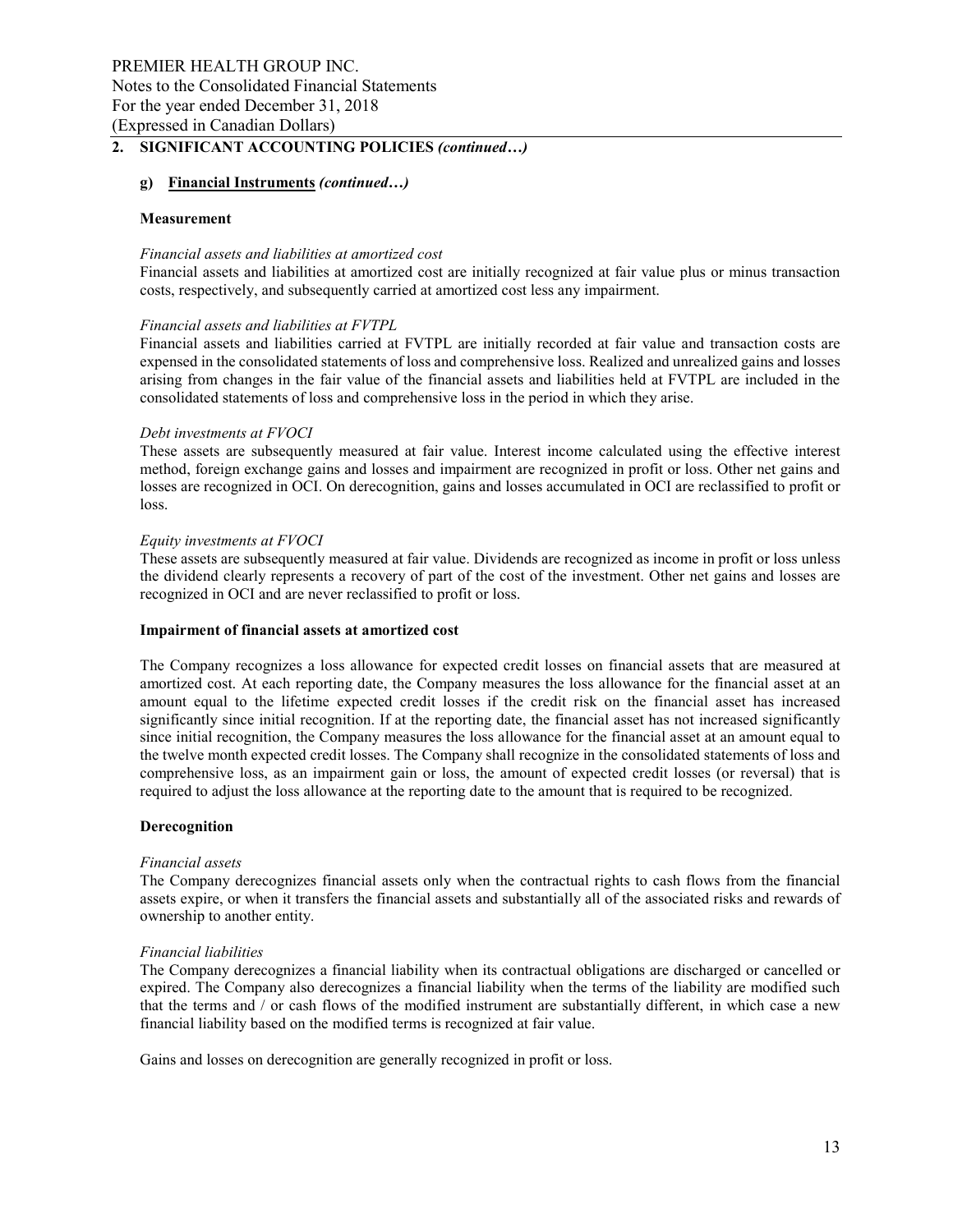### **g) Financial Instruments** *(continued…)*

The Company's financial assets and liabilities are recorded and measured as follows:

| <b>Asset or Liability</b>                | Category              | <b>Measurement</b> |
|------------------------------------------|-----------------------|--------------------|
| Cash                                     | <b>FVTPL</b>          | Fair value         |
| Marketable securities                    | Available-for-sale    | Fair value         |
| Accounts receivable                      | Loans and receivables | Amortized cost     |
| Due from related parties                 | Loans and receivables | Amortized cost     |
| Convertible notes receivable             | Loans and receivables | Amortized cost     |
| Notes receivable                         | Loans and receivables | Amortized cost     |
| Accounts payable                         | Other liabilities     | Amortized cost     |
| Due to related parties                   | Other liabilities     | Amortized cost     |
| Convertible debt                         | Other liabilities     | Amortized cost     |
| Liabilities from discontinued operations | Available for sale    | Fair value         |

The Company determines the fair value of financial instruments according to the following hierarchy based on the amount of observable inputs used to value the instrument.

Level 1 – Quoted prices are available in active markets for identical assets or liabilities as of the reporting date. Active markets are those in which transactions occur in sufficient frequency and volume to provide pricing information on an ongoing basis.

Level 2 – Pricing inputs are other than quoted prices in active markets included in Level 1. Prices in Level 2 are either directly or indirectly observable as of the reporting date. Level 2 valuations are based on inputs, including quoted forward prices for commodities, time value and volatility factors, which can be substantially observed or corroborated in the marketplace.

Level 3 – Valuations in this level are those with inputs for the asset or liability that are not based on observable market data.

Cash and marketable securities have been measured at fair value using Level 1 inputs.

### **h) Revenue Recognition**

The Company recognizes revenue when it has persuasive evidence of a contract, performance obligations have been identified and satisfied, payment items have been identified, and it is probable that the Company will collect the consideration it is entitled to.

The Company recognizes revenue from the rendering of independent medical assessments, and patient services in the accounting period in which the services are rendered and assessed on the basis of the actual service provided as a proportion of the total services to be provided.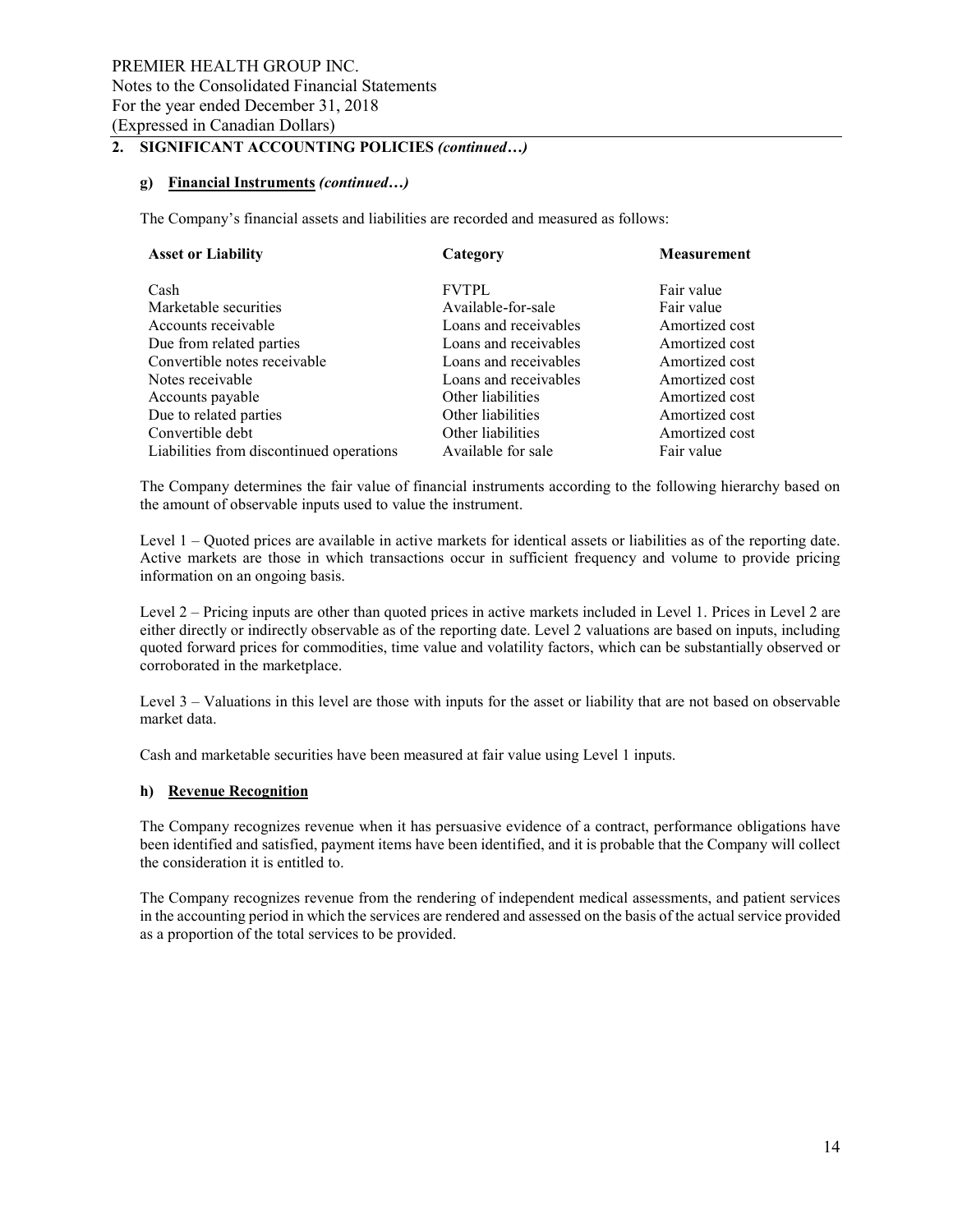### **i) Earnings/(Loss) Per Share**

Basic earnings/(loss) per share is computed by dividing the income/(loss) for the period from continuing operations by the weighted average number of common shares outstanding during the period. Contingently returnable escrow shares are removed from the calculation.

For diluted per share computations, assumptions are made regarding potential common shares outstanding during the period. The weighted average number of common shares is increased to include the number of additional common shares that would be outstanding if, at the beginning of the period, or at time of issuance, if later, all options and warrants are exercised. Proceeds from exercise are used to purchase the Company's common shares at their average market price during the period, thereby reducing the weighted average number of common shares outstanding. If these computations prove to be anti-dilutive, diluted earnings/(loss) per share is the same as basic earnings/(loss) per share.

### **j) Share-Based Payments**

The Company grants stock options to buy common shares of the Company to directors, officers, employees and service providers. The Company recognizes share-based compensation expense based on the estimated fair value of the options. A fair value measurement is made for each vesting instalment within each option grant and is determined using the Black-Scholes option-pricing model. The fair value of the options is recognized over the vesting period of the options granted as both share-based compensation expense and reserves. This includes a forfeiture estimate, which is revised for actual forfeitures in subsequent periods. The reserves account is subsequently reduced if the options are exercised and the amount initially recorded is then credited to capital stock.

In situations where equity instruments are issued to non-employees and some or all of the goods or services received by the entity as consideration cannot be specifically identified, they are measured at the fair value of the share-based payment. Otherwise, share-based payments are measured at the fair value of the goods or services received.

### **k) Income Taxes**

Income tax on profit or loss for the year comprises of current and deferred tax. Current tax is the expected tax paid or payable on the taxable income for the year, using tax rates enacted or substantively enacted at the statement of financial position date, and any adjustment to tax paid or payable in respect of previous years.

Deferred tax is recorded by providing for temporary differences between the carrying amounts of assets and liabilities for financial reporting purposes and the amounts used for taxation purposes.

A deferred tax asset is recognized only to the extent that it is probable that future taxable profits will be available against which the asset can be utilized. Deferred tax assets are reduced to the extent that it is no longer probable that the related tax benefit will be realized. The effect on deferred tax assets and liabilities of a change in income tax rates is recognized in the period that includes the date of the enactment or substantive enactment of the change. Deferred tax assets and liabilities are presented separately except where there is a right of set-off within fiscal jurisdictions.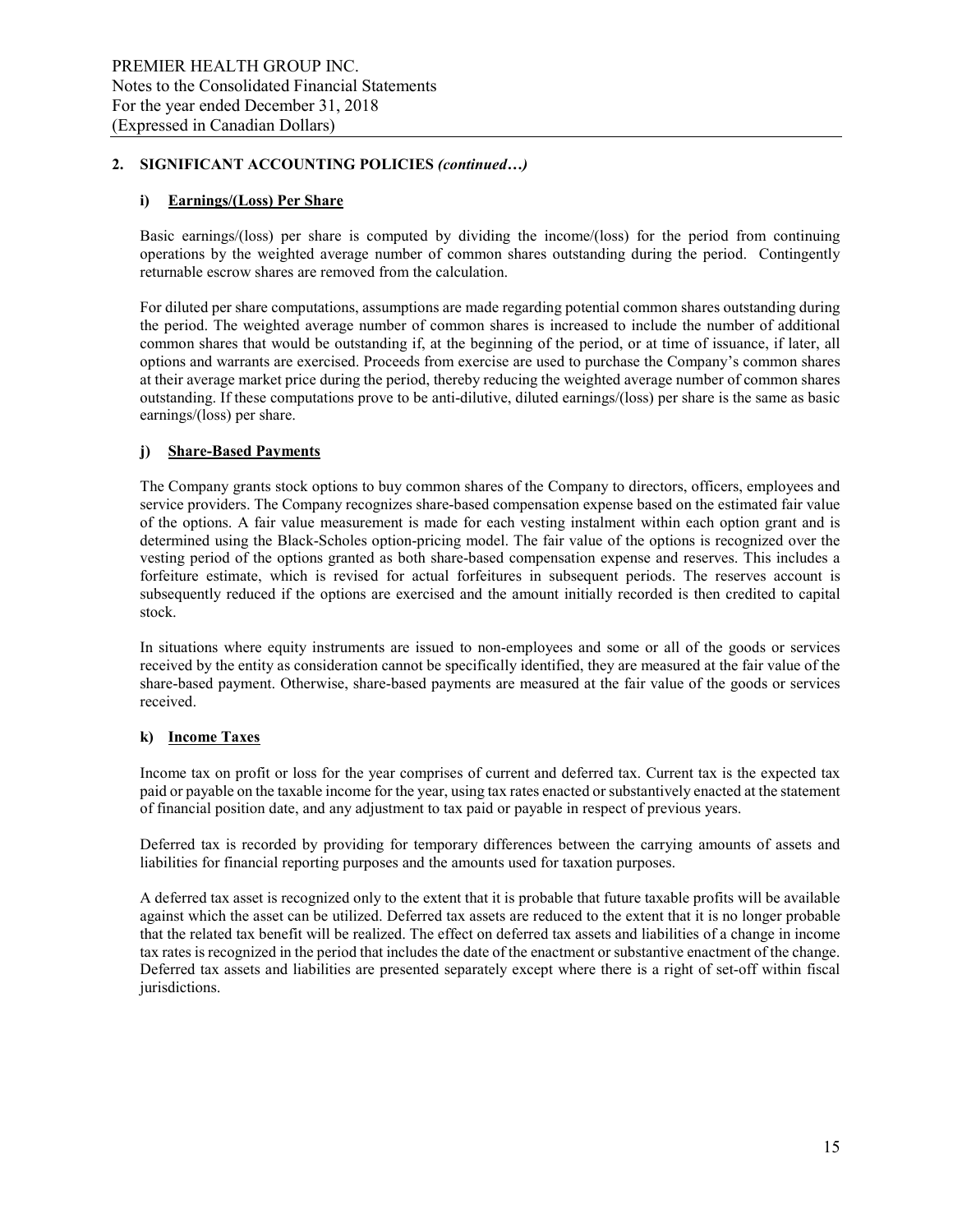### **l) Foreign Currency Translation**

The functional currency of the Company and HealthVue is the Canadian Dollar, and the functional currency of Clinicas, is the Dominican Peso. The presentation currency of the consolidated financial statements is the Canadian Dollar.

### Transactions and balances:

Foreign currency transactions are translated into functional currency using the exchange rates prevailing at the date of the transaction. Foreign currency monetary items are translated at the period-end exchange rate. Nonmonetary items measured at historical cost continue to be carried at the exchange rate at the date of the transaction. Non-monetary items measured at fair value are reported at the exchange rate at the date when fair values were determined.

Exchange differences arising on the translation of monetary items or on settlement of monetary items are recognized in profit or loss in the period in which they arise, except where deferred in equity as a qualifying cash flow or net investment hedge.

Exchange differences arising on the translation of non-monetary items are recognized in other comprehensive income in to the extent that gains and losses arising on those non-monetary items are also recognized in other comprehensive income. Where the non-monetary gain or loss is recognized in profit or loss, the exchange component is also recognized in profit or loss.

#### Foreign operations:

The financial results and position of foreign operations whose functional currency is different from the Company's presentation currency are translated as follows:

- assets and liabilities are translated at period-end exchange rates prevailing at that reporting date; and
- income and expenses are translated at average exchange rates for the period.

Exchange differences arising on translation of foreign operations are recognized in other comprehensive income and recorded in the Company's foreign currency translation reserve in equity. These differences are recognized in the profit or loss in the period in which the operation is disposed.

### **m) Comprehensive Income (Loss)**

Comprehensive income (loss) is the change in the Company's net assets that results from transactions, events and circumstances from sources other than the Company's shareholders and includes items that are not included in net profit. Other comprehensive income (loss) consists of changes to unrealized gain and losses on available for sale financial assets, changes to unrealized gains and losses on the effective portion of cash flow hedges and changes to foreign currency translation adjustments of self-sustaining foreign operations during the period. Comprehensive income measures net earnings for the period plus other comprehensive income. Amounts reported as other comprehensive income (loss) are accumulated in a separate component of shareholders' equity (deficiency) as accumulated other comprehensive income (loss).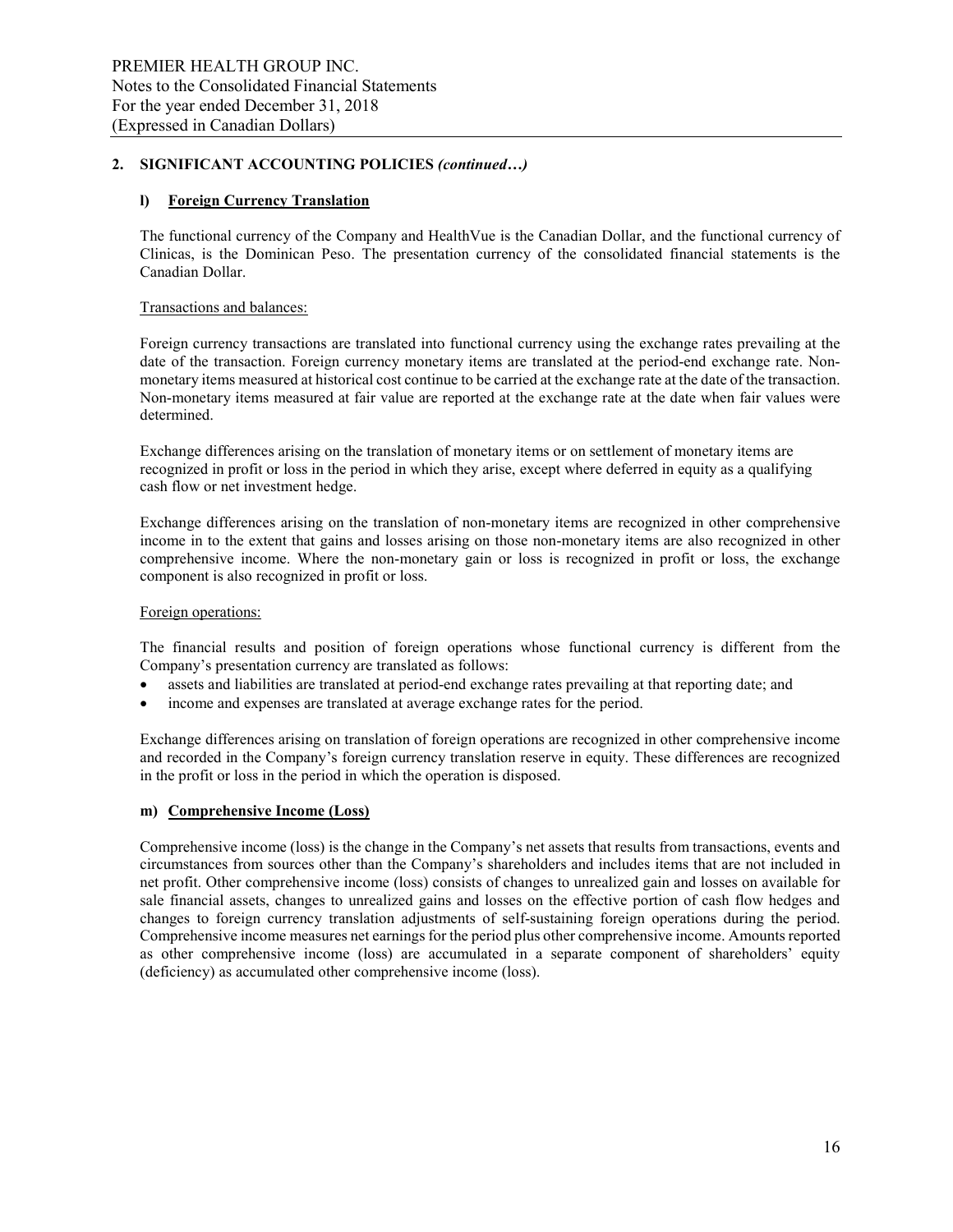### **n) Non-controlling Interest**

Non-controlling interest is measured at its proportionate share of the acquiree's identifiable net assets or liabilities. Net income or loss and comprehensive income or loss for the period are allocated between non-controlling interest and shareholders of the parent. Non-controlling interest in subsidiaries must be presented in the consolidated statement of financial position within equity, separately from the equity of the owners of the parent.

Changes in the Company's interest in a subsidiary that do not result in a loss of control are accounted for as equity transactions.

### **o) Reclassification**

Certain prior period's amounts have been reclassified to conform to the current year's presentation.

### **p) Accounting Standards Issued but not yet Effective**

### **New standard IFRS 16 – "Leases"**

This new standard replaces IAS 17 "Leases" and the related interpretative guidance. IFRS 16 applies a control model to the identification of leases, distinguishing between a lease and a service contract on the basis of whether the customer controls the asset being leased. For those assets determined to meet the definition of a lease, IFRS 16 introduces significant changes to the accounting by lessees, introducing a single, on-balance sheet accounting model that is similar to current finance lease accounting, with limited exceptions for short-term leases or leases of low value assets. Lessor accounting is not substantially changed. The standard is effective for annual periods beginning on or after January 1, 2019, with early adoption permitted for entities that have adopted IFRS 15. The Company has assessed the impact of this change, which will result in the reclassification of the Company's leases of its rental properties as financing leases.

Other accounting standards and amendments to existing accounting standards that have been issued and have future effective dates are not applicable or are not expected to have a significant impact on the Company's consolidation financial statements.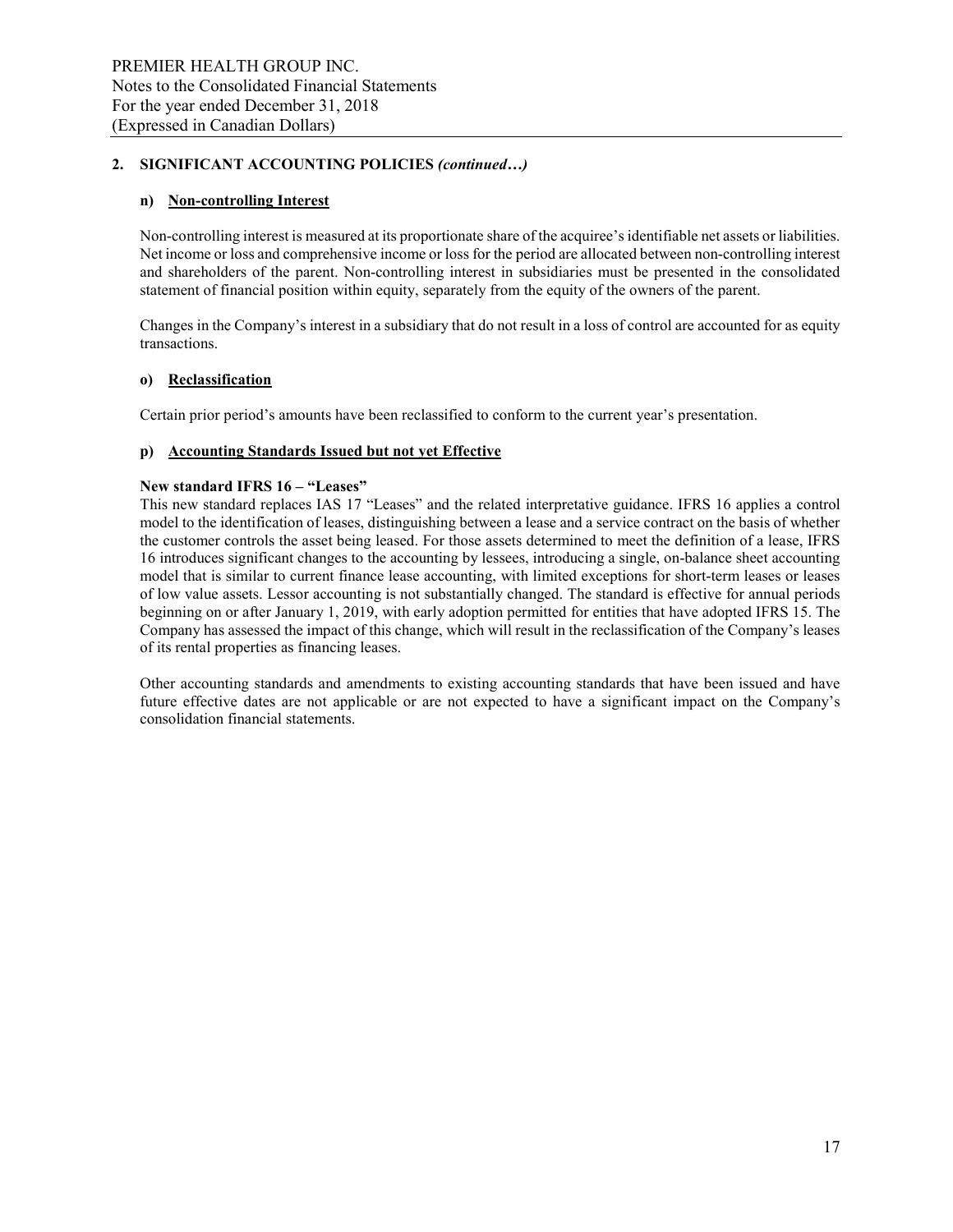#### **3. BUSINESS ACQUISITION**

#### *HealthVue Ventures Ltd.*

On August 1, 2018, the Company completed the acquisition of all of the issued and outstanding shares of HealthVue. HealthVue provides telemedicine visits remotely and full service family practice from its four clinic locations in the Lower Mainland in British Columbia. Pursuant to the acquisition agreement between the Company and HealthVue, the Company issued 12,000,000 common shares of the Company and \$999,967 cash payment to the former owner of HealthVue.

The acquisition of HealthVue by the Company is considered to be business combination. Pursuant to the business combination transactions, the asset acquired from the acquisition is to be recorded at their estimated fair values in accordance with IFRS 3 – Business Combination. The allocation of the purchase consideration is as follows:

| Purchase price                                                      |                 |
|---------------------------------------------------------------------|-----------------|
| Fair value of common shares issued (12,000,000 at \$0.25 per share) | \$<br>3,000,000 |
| Cash paid                                                           | 999,967         |
| Total consideration paid                                            | 3,999,967       |
|                                                                     |                 |
| Allocated as follows                                                |                 |
| Cash                                                                | 323,108         |
| Accounts receivable                                                 | 2,603           |
| Prepaid                                                             | 8,487           |
| Property and equipment                                              | 105,910         |
| Accounts payable                                                    | (391,711)       |
| Net assets acquired                                                 | 48,397          |
| Goodwill acquired                                                   | 3,951,570       |

### **4. CASH**

Cash consist of cash held with banks, as well as overdraft facilities at those banks.

### **5. ACCOUNTS RECEIVABLE**

Accounts receivable consist of the following:

|                                          | December 31,<br>2018 | December 31,<br>2017 |
|------------------------------------------|----------------------|----------------------|
| Trade receivables                        | 197,444              | 121,140              |
| GST receivable                           | 25,340               | 11,217               |
| Allowance for doubtful account           | (93, 792)            | (93, 792)            |
| Receivables from discontinued operations | (15,605)             | (27, 349)            |
|                                          | 113.387              | 11.216               |

An allowance for doubtful accounts of \$93,792 has been provided against these accounts receivable amounts, which the Company has determined represents a reasonable estimate of amounts that may be uncollectible.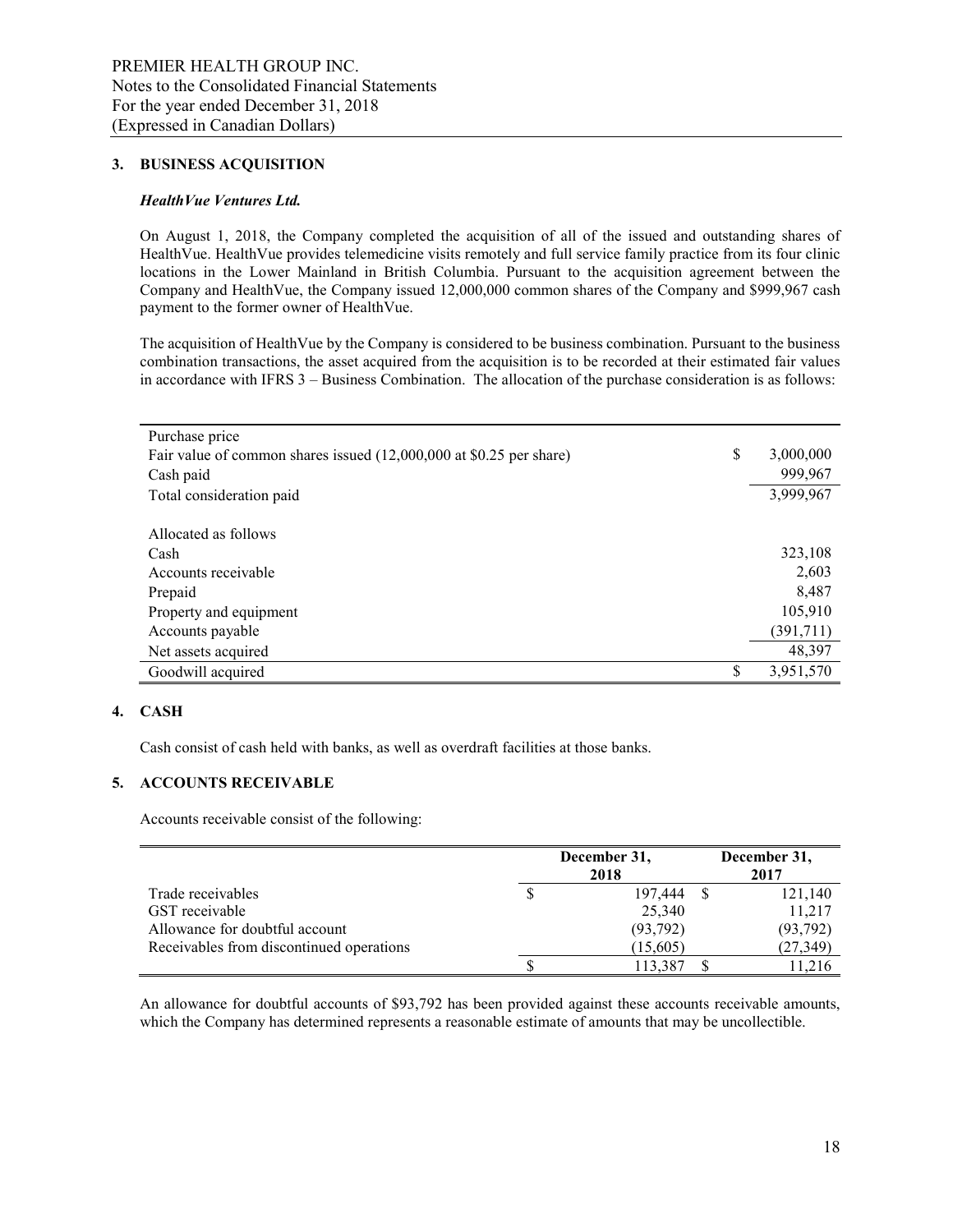#### **6. MARKETABLE SECURITIES**

The Company owns 4,000,000 shares of Moag Copper Gold Resources Inc. ("MOG"). The shares were acquired in exchange for 20,000,000 common shares of the Company. MOG shares were under ceased trading order as at September 30, 2018 and December 31, 2017, and therefore, the Company has valued the investments in MOG shares at \$1.

On May 9, 2016, the Company acquired 1,000,000 shares of CENTRIC HEALTH CORP. ("CHH"), for 200,000 units of the Company, valued at \$250,000. Each unit consists of one share and one share purchase warrant of the Company. Each warrant shall entitle the holder to purchase one common share of the Company at a price of \$1.50 per share for a period of two years from date of issuance.

During the year ended December 31, 2017, the Company sold 925,000 shares of CHH shares for total proceeds of \$707,030, resulting in a realized gain of \$475,780. As at December 31, 2018, the Company no longer holds any shares in CHH.

Total marketable securities:

|                                                         | <b>MOG</b>    | <b>CHH</b>                  | <b>Total</b> |                         |  |
|---------------------------------------------------------|---------------|-----------------------------|--------------|-------------------------|--|
| <b>Cost</b>                                             |               |                             |              |                         |  |
| Balance at December 31, 2016<br>Dispositions            | \$<br>400,000 | \$<br>231,250<br>(231, 250) | \$           | 631,250<br>(231, 250)   |  |
| Balance at December 31, 2017<br>and December 31, 2018   | 400,000       |                             |              | 400,000                 |  |
| <b>Adjustments to Fair Value</b>                        |               |                             |              |                         |  |
| Balance at December 31, 2016<br>Adjustment for the year | (399, 999)    | 305,250<br>(305, 250)       |              | (94, 749)<br>(305, 250) |  |
| Balance at December 31, 2017<br>and December 31, 2018   | (399,999)     |                             |              | (399,999)               |  |
| <b>Fair Value</b>                                       |               |                             |              |                         |  |
| At December 31, 2017 and<br>December 31, 2018           |               |                             |              |                         |  |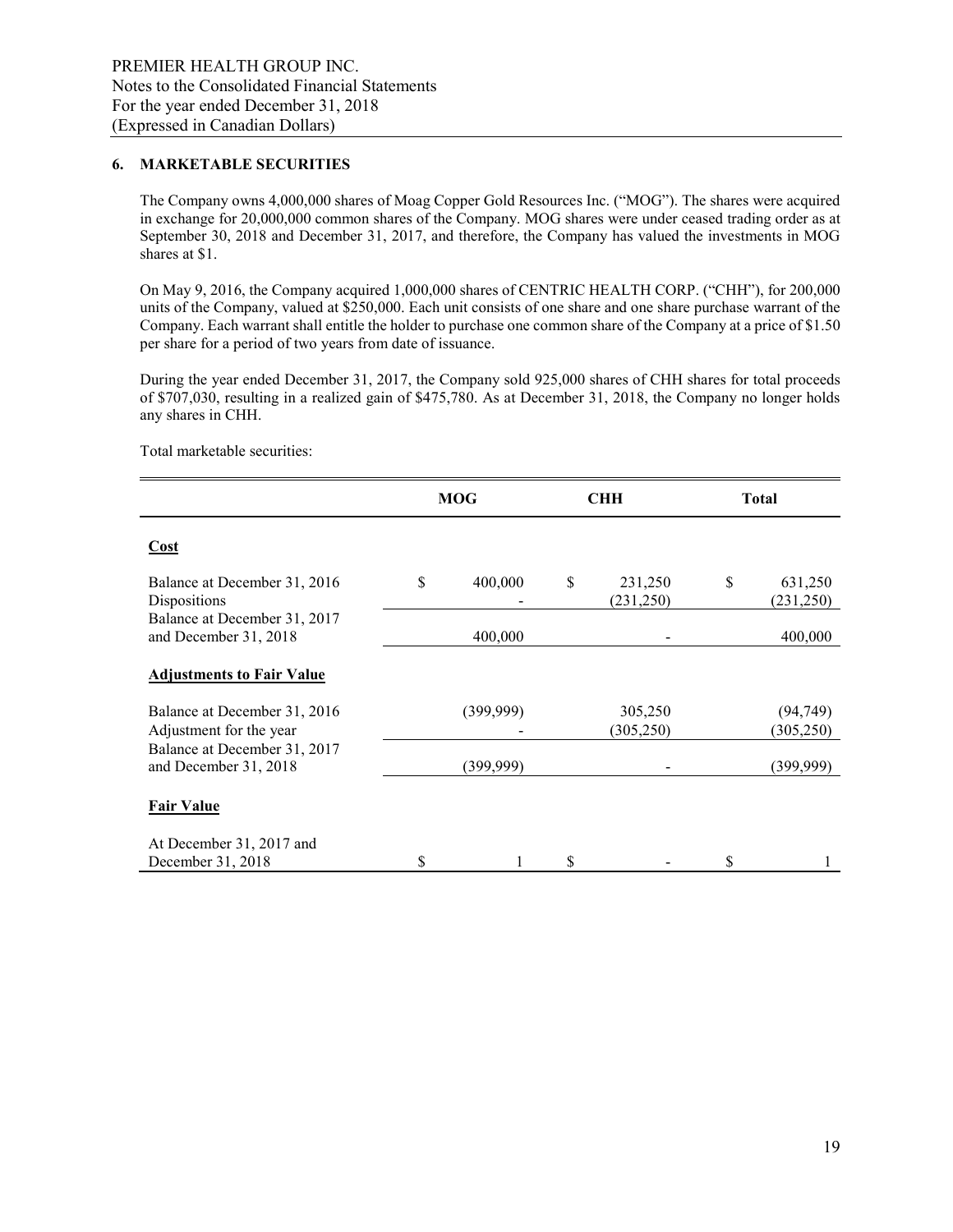### **7. PROPERTY AND EQUIPMENT**

|                                 |    | Equipment |    | <b>Computers</b> | Software |     | Leasehold<br>improvement |        |    | Total   |
|---------------------------------|----|-----------|----|------------------|----------|-----|--------------------------|--------|----|---------|
| Cost                            |    |           |    |                  |          |     |                          |        |    |         |
| December 31, 2016 and 2017      | S  |           | \$ |                  | \$       |     | S                        |        | S  |         |
| Business acquisition (Note 3)   |    | 32,720    |    | 18,927           |          | 497 |                          | 53,766 |    | 105,910 |
| <b>Additions</b>                |    | 1,806     |    | 1,381            |          |     |                          |        |    | 3,187   |
| Balance at December 31, 2018    |    | 34,526    |    | 20,308           | \$       | 497 | \$                       | 53,766 | \$ | 109,097 |
| <b>Accumulated Amortization</b> |    |           |    |                  |          |     |                          |        |    |         |
| December 31, 2016 and 2017      | \$ |           | S  |                  | S        | Ξ.  | S                        |        | S  |         |
| Amortization                    |    | 3,272     |    | 5,765            |          | 137 |                          | 5,376  |    | 14,550  |
| Balance at December 31, 2018    |    | 3,272     | S  | 5,765            | S        | 137 | S                        | 5,376  | S  | 14,550  |
| <b>Net Book Value</b>           |    |           |    |                  |          |     |                          |        |    |         |
| December 31, 2017               |    |           |    |                  | S        |     | S                        |        |    |         |
| December 31, 2018               |    | 31,254    |    | 14.543           |          | 360 | S                        | 48,390 |    | 94,547  |

### **8. ACCOUNTS PAYABLE AND ACCRUED LIABILITIES**

|                                                      | December 31,<br>2018 | December 31,<br>2017 |
|------------------------------------------------------|----------------------|----------------------|
| Accounts payables (Note 10)                          | 392,832              | 148,751              |
| Accrued liabilities                                  | 82,020               | 15,000               |
| Interest payable on convertible debentures (Note 10) | 241,120              | 45.425               |
| Accounts payables from discontinued operations       | (88, 639)            | (73, 856)            |
|                                                      | 627.333              | 135,320              |

### **9. CONVERTIBLE DEBENTURE**

During the year ended December 2016, the Company issued a convertible debenture to the former sole shareholder of Clinicas, who is also a director of the Company. The debenture has a face value of \$1,931,700 (US\$1,500,000) which matures on June 21, 2021 (the "Maturity Date"). The debenture accrues interest at a rate of 8.5% per annum, calculated and paid annually. At the option of the debenture holder, the debenture shall be convertible at any time prior to the Maturity Date in whole into common shares of the Company at a price of \$0.25 per common share.

On issuance, \$880,845, attributed to the equity conversion features of the debenture was classified as an equity component of the convertible debenture. The debt component (calculated using an effective interest rate of 26.6%) will be accreted systematically to its face value over the term of the note by the recording of additional accretion expense. \$149,913 accretion (2017 - \$117,644), and \$165,669 (2017 - \$165,572) interest was recorded as expense for the year ended December 31, 2018.

As at December 31, 2018, the value of this loan was \$1,451,786 (2017 - \$1,189,180), which was recorded as a current liability, since this debt was forgiven subsequent to the year end, as part of the discontinued operation negotiations. (Note 11).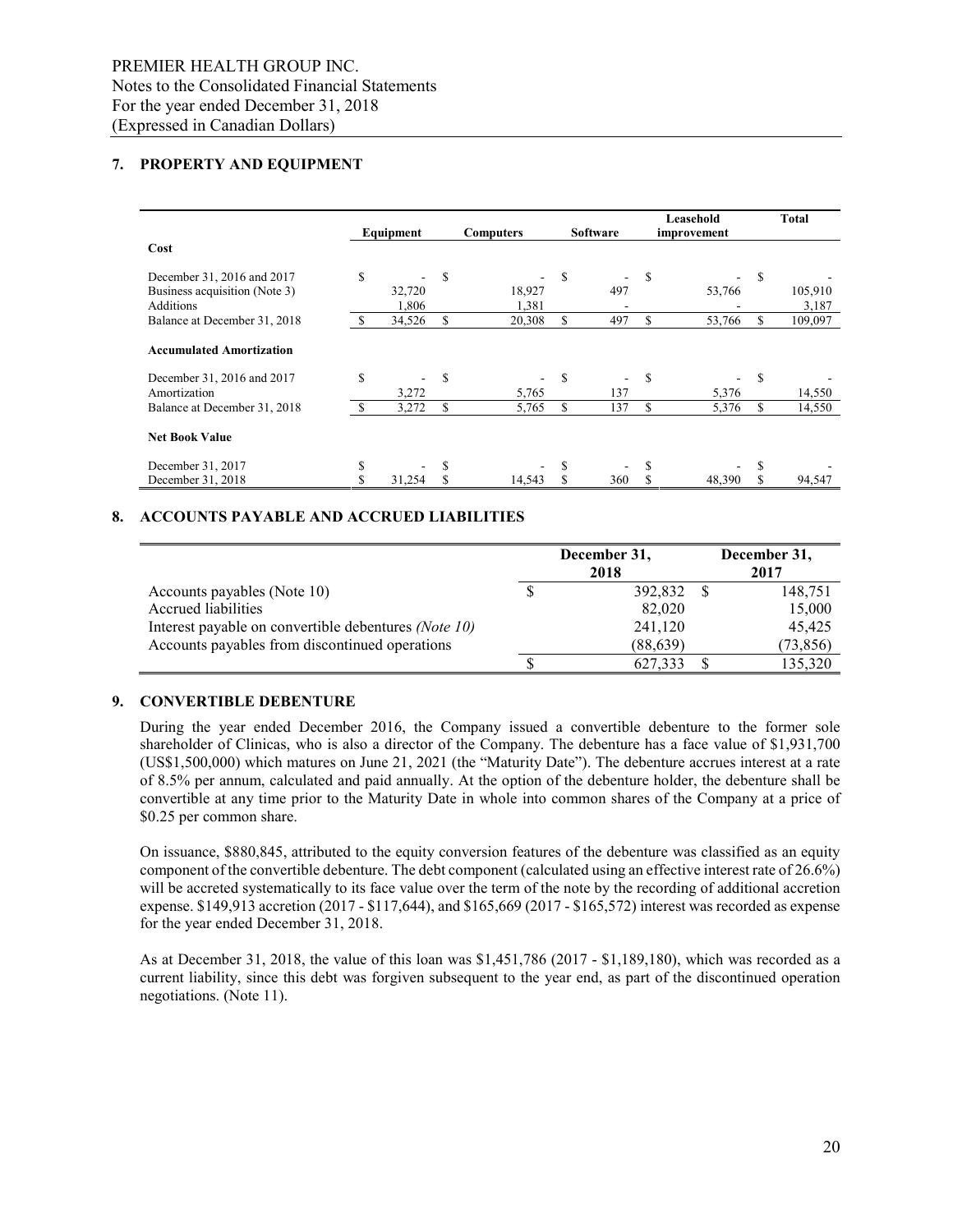#### **10. RELATED PARTY TRANSACTIONS**

Key management personnel are those persons having authority and responsibility for planning, directing and controlling the activities of the Company, directly or indirectly. Key management personnel include the Company's executive officers and Board of Director members.

The aggregate values of transactions relating to key management personnel were as follows:

|                                                                                            | <b>December 31, 2018</b> | December 31, 2017 |
|--------------------------------------------------------------------------------------------|--------------------------|-------------------|
|                                                                                            |                          |                   |
| Management fees to the former CFO                                                          | 36,000                   | 66,000            |
| Administration fees paid to a company owned by the former CFO                              | 5,621                    | 6.000             |
| Rent paid to a company owned by the former CFO                                             | 5.621                    | 6.750             |
| Salaries paid to the CEO                                                                   | 120,000                  |                   |
| Salaries paid to the new CFO <sup>(1)</sup>                                                | 25,000                   |                   |
| Salaries paid to the new COO $^{(1)}$                                                      | 50,000                   |                   |
| Consulting fees to the former CFO                                                          |                          | 145,000           |
| Consulting fees to the former CEO, included in loss from discontinued operations (Note 11) | 16.518                   | 15,806            |
| Stock-based compensation to the CEO, CFO and COO <sup>(1)</sup>                            | 442,711                  |                   |
| Accretion and interest expense on convertible debenture to the former CEO (Note 9)         | 315.582                  | 283,216           |

 $<sup>(1)</sup>$  As at December 31, 2018, the new CFO, and COO were not key management personnel. They were instated</sup> into these positions effective January 2019.

As at December 31, 2018, the Company had \$43,001 (December 31, 2017 - \$179,142 of which \$45,000 was recorded as current with the remaining \$134,142 recorded as long term) due from the former CFO and a company owned by the former CFO. The former CFO is also a director of the Company. This amount is non-interest bearing. This amount owing to the Company by the former CFO was transferred to the former CEO, subsequent to year end, as discussed in Notes 11 and 17.

As at December 31, 2018, the Company has a convertible debenture valued at \$1,451,786 (December 31, 2017 - \$1,189,180) to the former CEO, who is also a director and significant shareholder of the Company. As at December 31, 2018 \$241,120 (December 31, 2017- \$45,425) of accrued interest on this debenture is included in accounts payable and accrued liabilities. During the year ended December 31, 2018, \$149,913 of accretion expense, and \$165,669 of interest expense, for a total of \$315,582 was recorded as accretion and interest expense (2017 - \$283,216). (Note 9).

As at December 31, 2018, included in accounts payable is \$14,766 (2017 - \$6,251) owing to directors of the Company.

As at December 31, 2018, the Company had \$316,779 owing to the former CEO, who is also a director (the former sole shareholder of Clinicas) (December 31, 2017 \$51,267). This amount is included in the net liabilities from discontinued operations as at December 31, 2018 and December 31, 2017 and is non-interest bearing.

As at December 31, 2018 and December 31, 2017, the Company had \$220,000 receivable from Explorinvest Capital Corp., a company partially owned by the former CFO of the Company. As at December 31, 2017, this note had no terms of repayment. During the year ended December 31, 2018, this note was converted into a convertible promissory note, with accrued interest of 6.5% per annum, payable on April 1, 2019. The Company has the right to convert this promissory note at any time at \$0.25 per share. This note was transferred to the former CEO subsequent to year end (Notes 11, 17)

During the year ended December 31, 2017, the Company issued 200,000 common shares with a fair value of \$200,000 to settle related party debt of \$200,000. This debt resulted from the interest payable to the former CEO on the convertible debenture, and was purchased by certain shareholders of the Company, and then settled for shares. *(Note 12).*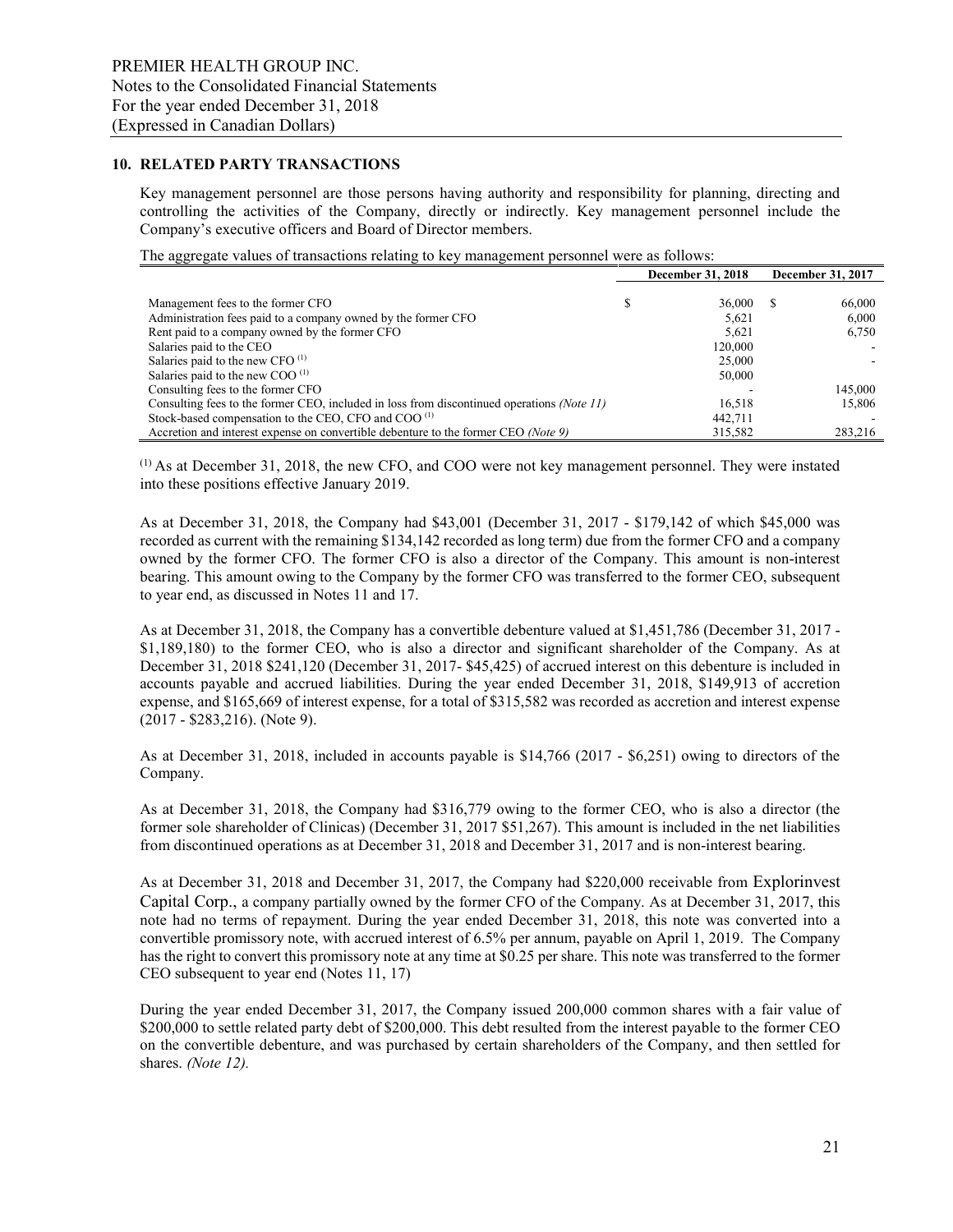#### **11. DISCONTINUED OPERATIONS**

During the year ended December 31, 2018, the Company entered into a share purchase agreement (the "Purchase Agreement") with the Company's former CEO, who is also the former sole shareholder of Clinicas (the "Purchaser"). The Purchase Agreement was entered into as a prerequisite to entering into an acquisition agreement that would result in a change of control of the Company (Note 3). The terms of the Purchase Agreement were as follows:

- The Company will transfer 51% of the shares of Clinicas to the Purchaser immediately on the closing date, and transfer the remaining 49% of the shares of Clinicas of when the Company has a satisfactory replacement assets in place to satisfy corporate law requirement to maintain a business undertaking at all time, as well as continue to qualify for Listing on the Canadian Securities Exchange.
- The Purchaser will forgive the convertible debenture of US\$1,500,000 and all accrued interest proportionally to the shares of Clinicas transferred *(Note 9).*

This Purchase Agreement constituted a discontinued operation involving the loss of control of Clinicas by the Company as at December 31, 2017. During the year ended December 31, 2018, the Purchase Agreement was not executed. As a result, a subsequent settlement agreement was entered into subsequent to December 31, 2018 (the "Settlement Agreement"). As a result of the Settlement Agreement, the loss of control of Clinicas constitutes a discontinued operation of the Company as at December 31, 2018. As a result, all of the assets and liabilities of Clinicas have been classified as held-for-sale as at December 31, 2018 and December 31, 2017. This resulted in a net liability of \$139,372 (December 31, 2017 - \$45,453) from discontinued operation as at December 31, 2018.

The revenues and expenses of Clinicas have been determined to be a discontinued operation by the Company, and as a result, have been disclosed separately on the statement loss and comprehensive loss.

The Settlement Agreement was entered into on April 1, 2019, with the Purchaser to complete the full transfer of the Company's 99.9% ownership of Clinicas and the forgiveness of the convertible debenture issued on the original purchase of 99.9% of Clinicas.

As part of the Settlement Agreement, the Company agreed to the following: a) issue the Purchaser an aggregate of 400,000 shares within 14 days and 75,000 shares, or 50,000 in cash within 90 days, b) assign to the Purchaser's company, Benras Holdings Inc., the following promissory notes as security for, and in full and final satisfaction of any amount owed by the Company to the Purchaser: (i) a promissory note dated February 20, 2018 plus interest owed to the Company by the former CFO and a company owned by the former CFO with an amount outstanding as at December 31, 2018 of \$43,001, and (ii) a promissory note dated February 20, 2018 in the amount of \$220,000 plus interest owed to the Company by Explorinvest Capital Corp., a company partially owned by the former CFO of the Company *(Notes 10 and 17).*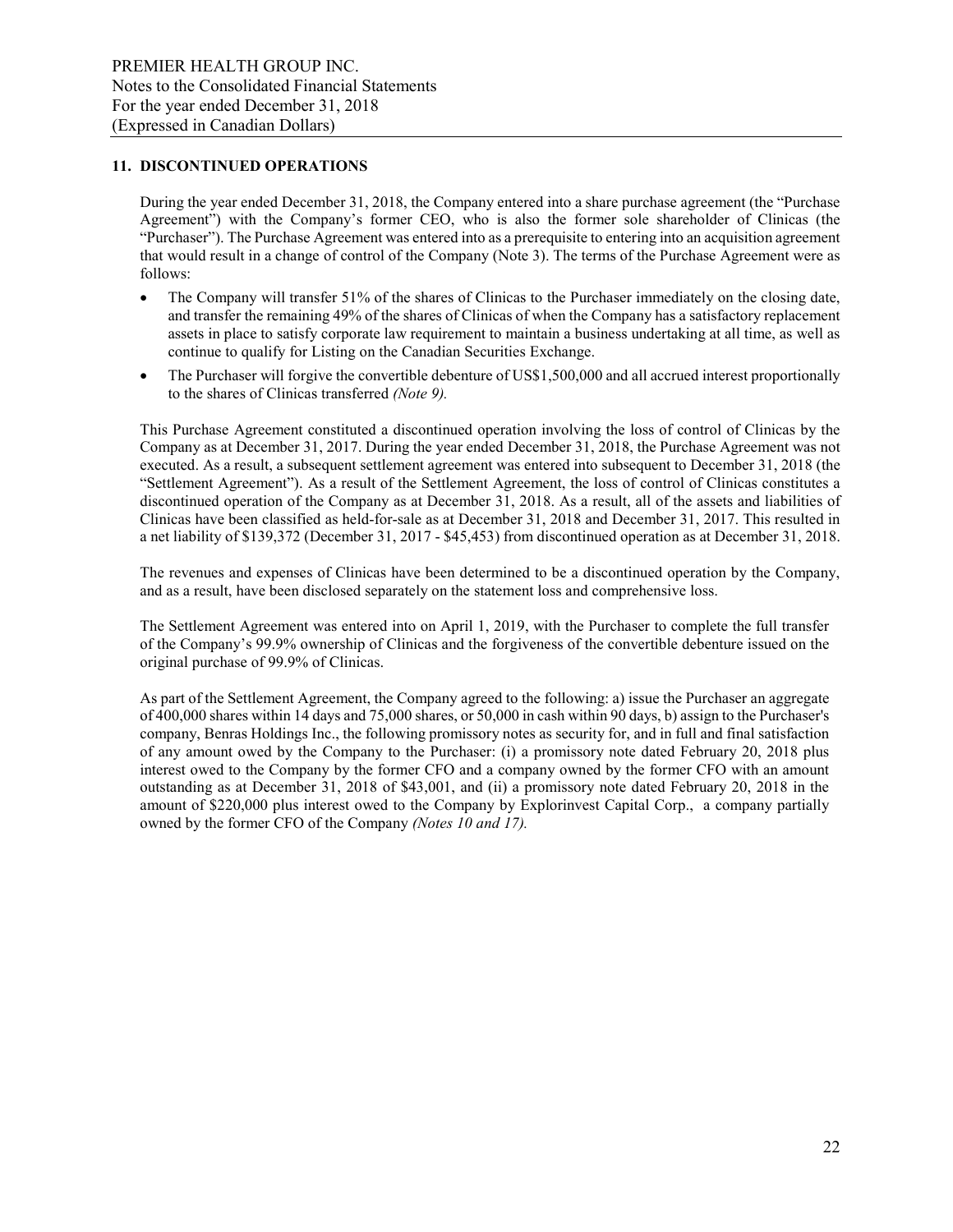### PREMIER HEALTH GROUP INC. Notes to the Consolidated Financial Statements For the year ended December 31, 2018 (Expressed in Canadian Dollars)

## **11. DISCONTINUED OPERATIONS (continued)**

Revenues and expenses from Clinicas are as follows:

|                                          | December 31,<br>2018 |    | December 31,<br>2017 |
|------------------------------------------|----------------------|----|----------------------|
| <b>REVENUE</b>                           | \$<br>221,169        |    | 295,364              |
| <b>EXPENSES</b>                          |                      |    |                      |
| Advertising                              | 12,639               |    | 12,909               |
| Amortization                             | 26,862               |    | 17,264               |
| Leasehold improvements written off       | 8,242                |    |                      |
| Bank charges an interest                 | 17,928               |    | 19,124               |
| Consulting fees (Note 10)                | 16,518               |    | 15,806               |
| Insurance                                | 6,257                |    | 6,338                |
| Office and Administration                | 37,412               |    | 47,706               |
| Professional fees                        | 19,477               |    | 19,548               |
| Rent                                     | 25,173               |    | 57,257               |
| Repair and maintenance                   | 2,908                |    | 14,534               |
| Wages and related expenses               | 130,010              |    | 158,593              |
| Other expenses                           | 3,990                |    |                      |
| <b>Loss from discontinued operations</b> | \$<br>(86, 247)      | \$ | (73,715)             |

The net cash flows attributable to the discontinued operation for the year ended December 31, 2018 was as follows:

| Net cash used in operating activities:                     | (93, 567) |
|------------------------------------------------------------|-----------|
| Net cash provided by financing activities:                 |           |
| Decrease in cash from discontinued operations for the year | (12, 445) |

### **12. SHARE CAPITAL**

- a) Authorized: unlimited common shares without par value
- b) Share Capital:

#### **During the year ended December 31, 2018:**

- On July 25, 2018, the Company closed a non-brokered private placement of 14,220,000 common shares for gross proceeds of \$3,555,000 (\$0.25 per common share).
- On August 1, 2018, the Company issued 12,000,000 common shares at a price of \$0.25 for the business acquisition of HealthVue Ventures Ltd. (Note 3)
- On October 9, 2018, the Company issued 500,000 common shares for marketing and advertising expense valued at \$435,000 (\$0.87 per common share).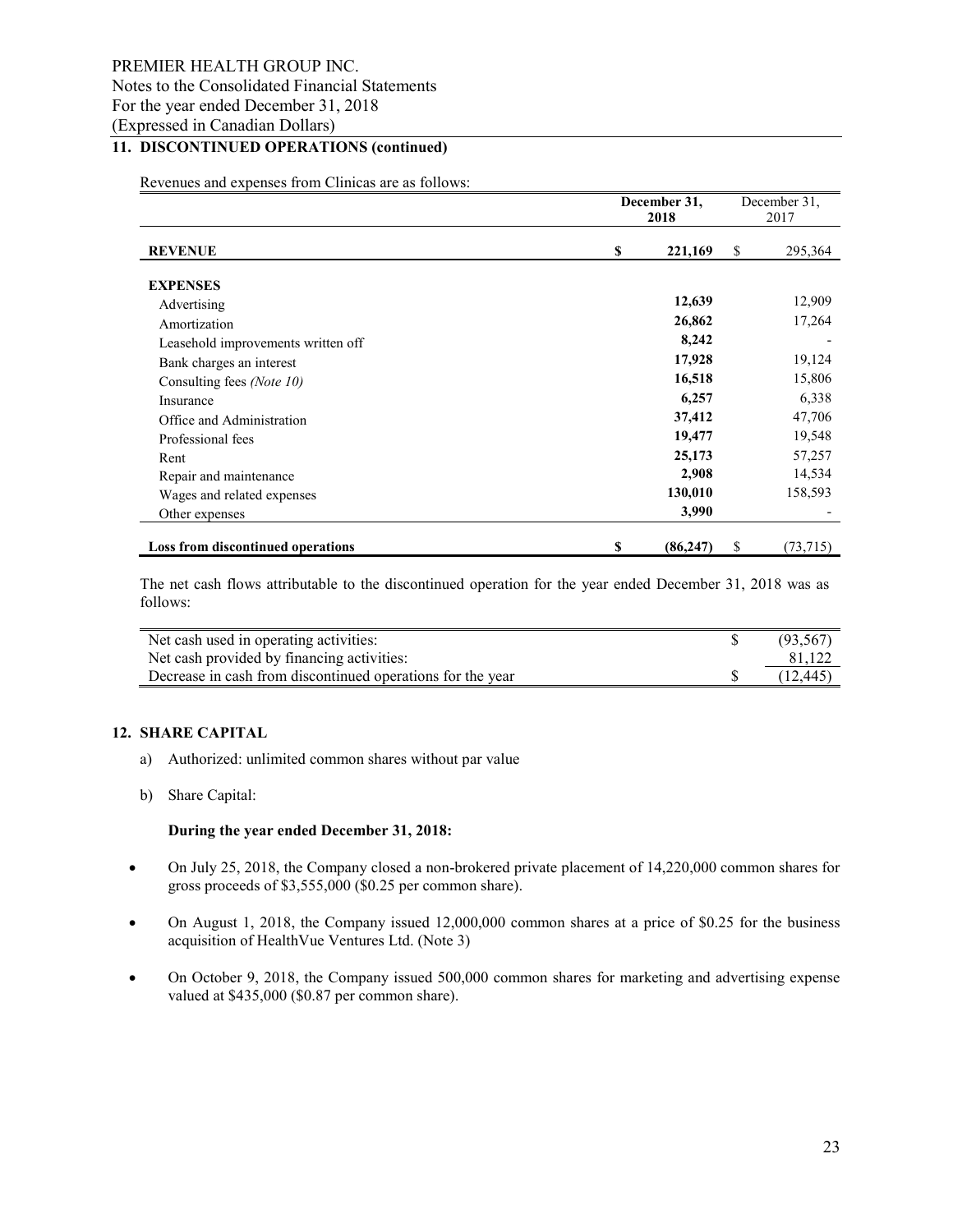## **12. SHARE CAPITAL** *(continued)*

#### **During the year ended December 31, 2017:**

- On September 20, 2017, the Company issued 200,000 common shares at a price of \$1 per share for debt settlement of \$200,000 (US\$145,520). The debt settled was a portion of the interest accrued on the convertible note *(Notes 9,10).*
- On September 20, 2017, the Company issued 7,000 common shares at a price of \$1 per share to the CFO of the Company, for cash.
	- c) Share Purchase Warrants

The following is a summary of warrant activities during the years ended December 31, 2017 and 2018:

|                                         | Number of<br>Warrants | <b>Weighted Average</b><br><b>Exercise Price</b> |  |  |  |
|-----------------------------------------|-----------------------|--------------------------------------------------|--|--|--|
| Outstanding, December 31, 2016 and 2017 | 333,333               | 1.50                                             |  |  |  |
| Expired                                 | (333, 333)            | $4.50^{\circ}$                                   |  |  |  |
| Outstanding, December 31, 2018          |                       | $\overline{\phantom{0}}$                         |  |  |  |

As at December 31, 2018, no warrants were outstanding.

d) Escrow shares

As at December 31, 2018, the Company has 10,800,000 common shares held in escrow.

Escrow shares will be released as follows:

- 1,800,000 shares on February 1, 2019, and the same amount released each six months thereafter until the last 1,800,000 are released on August 1, 2021.
- e) Stock Options

The Company has adopted an incentive stock option plan (the "Option Plan") which provides that the Board of Directors of the Company may from time to time, in its discretion, and in accordance with the applicable stock exchange's requirements, grant to directors, officers, employees and consultants to the Company, nontransferable options to purchase common shares. Pursuant to the Option Plan, the number of common shares reserved for issuance will not exceed 10% of the issued and outstanding common shares of the Company. Options granted under the Option Plan can have a maximum exercise term of 5 years from the date of grant. Vesting terms will be determined at the time of grant by the Board of Directors.

The following grants were made during the year ended December 31, 2018:

On August 13, 2018, 3,200,000 options were granted to consultants and officers of the Company, exercisable at of \$0.50 per share. The options vest 4 months after the grant and have a five-year expiry date from the date of grant. The fair value of the options at grant date was \$787,041, of which all was recorded in the period ended December 31, 2018 based on vesting conditions.

On August 13, 2018, 800,000 options were granted to employees of the Company, exercisable at \$0.50 per share. The options shall vest 25% every 6 months, commencing on February 13, 2019. The options have a five-year expiry date from the date of grant. The fair value of the options at grant date was \$196,760, of which \$77,973 was recorded in the period ended December 31, 2018 based on vesting conditions.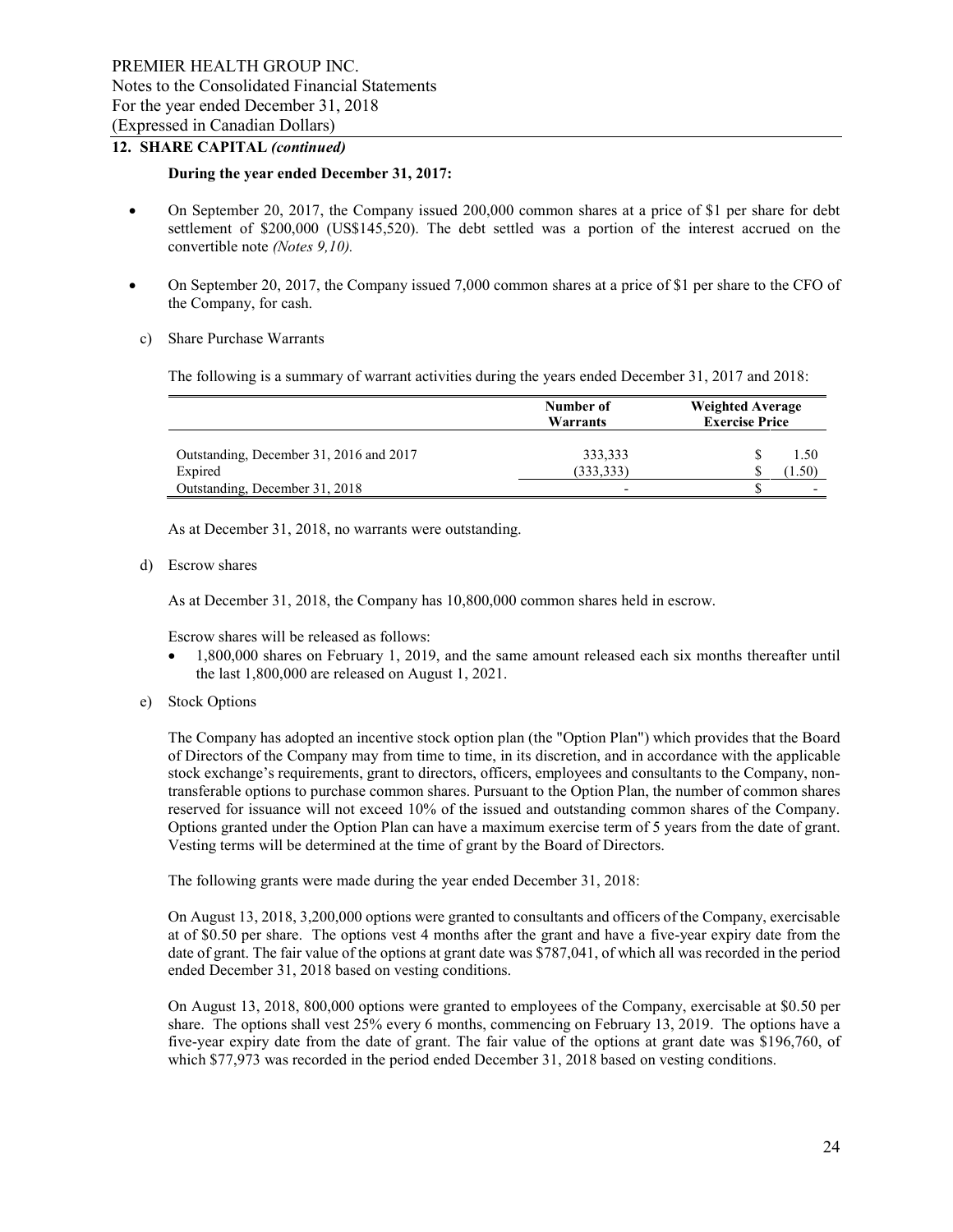### **12. SHARE CAPITAL** *(continued)*

#### e) Stock Options *(continued)*

The option pricing model used an average risk-free rate of 2.19%, estimated life of 5 years, volatility of 100% and dividend yield of 0%.

The following is a summary of option activities during the years ended December 31, 2017 and 2018:

|                                         | Number of<br><b>Options</b> | <b>Weighted Average</b><br><b>Exercise Price</b> |
|-----------------------------------------|-----------------------------|--------------------------------------------------|
| Outstanding, December 31, 2016 and 2017 |                             |                                                  |
| Granted                                 | 4,000,000                   | 0.50                                             |
| Outstanding, December 31, 2018          | 4,000,000                   | 0.50                                             |

As at December 31, 2018 the Company had the following stock options outstanding and exercisable:

|             |             |                       | <b>Remaining Life</b> |                    |
|-------------|-------------|-----------------------|-----------------------|--------------------|
| Outstanding | Exercisable | <b>Exercise Price</b> | Years)                | <b>Expiry Date</b> |
|             |             |                       |                       |                    |
| 4,000,000   | 3,200,000   | \$0.50                | 4.62                  | August 12, 2023    |

#### **13. CAPITAL MANAGEMENT**

The Company's objectives when managing capital are to safeguard its ability to continue as a going concern, so that it can provide returns for shareholders and benefits for other stakeholders. The Company considers the items included in shareholders' equity (deficiency) as capital. The Company manages the capital structure and makes adjustments to it in response to changes in economic conditions and the risk characteristics of the underlying assets. The Company's primary objective with respect to its capital management is to ensure that it has sufficient cash resources to fund the operation of the Company. To secure the additional capital necessary to pursue these plans, the Company intends to raise additional funds through equity or debt financing. The Company is not subject to any externally imposed capital requirements. There were no changes to the Company's approach in its management of capital during the year.

#### **14. FINANCIAL INSTRUMENTS**

The Company's financial instrument consist of cash, accounts receivable, deposits on investments, accounts payable, amounts due from and to related parties, notes receivable, convertible notes receivable, net liabilities from discontinued operations, and the convertible debenture.

The Company's cash and marketable securities are measured at fair value under the fair value hierarchy based on level one quoted prices in active markets for identical assets or liabilities. The Company's accounts receivable, accounts payable, amounts due and from related parties, notes receivable and convertible notes receivable have amortized costs that approximate their fair value due to their short terms to maturity. The net liabilities from discontinued operations are recorded at fair value due to their short-term to maturity. The Company's other financial instruments, being the convertible debenture, is measured at amortized cost.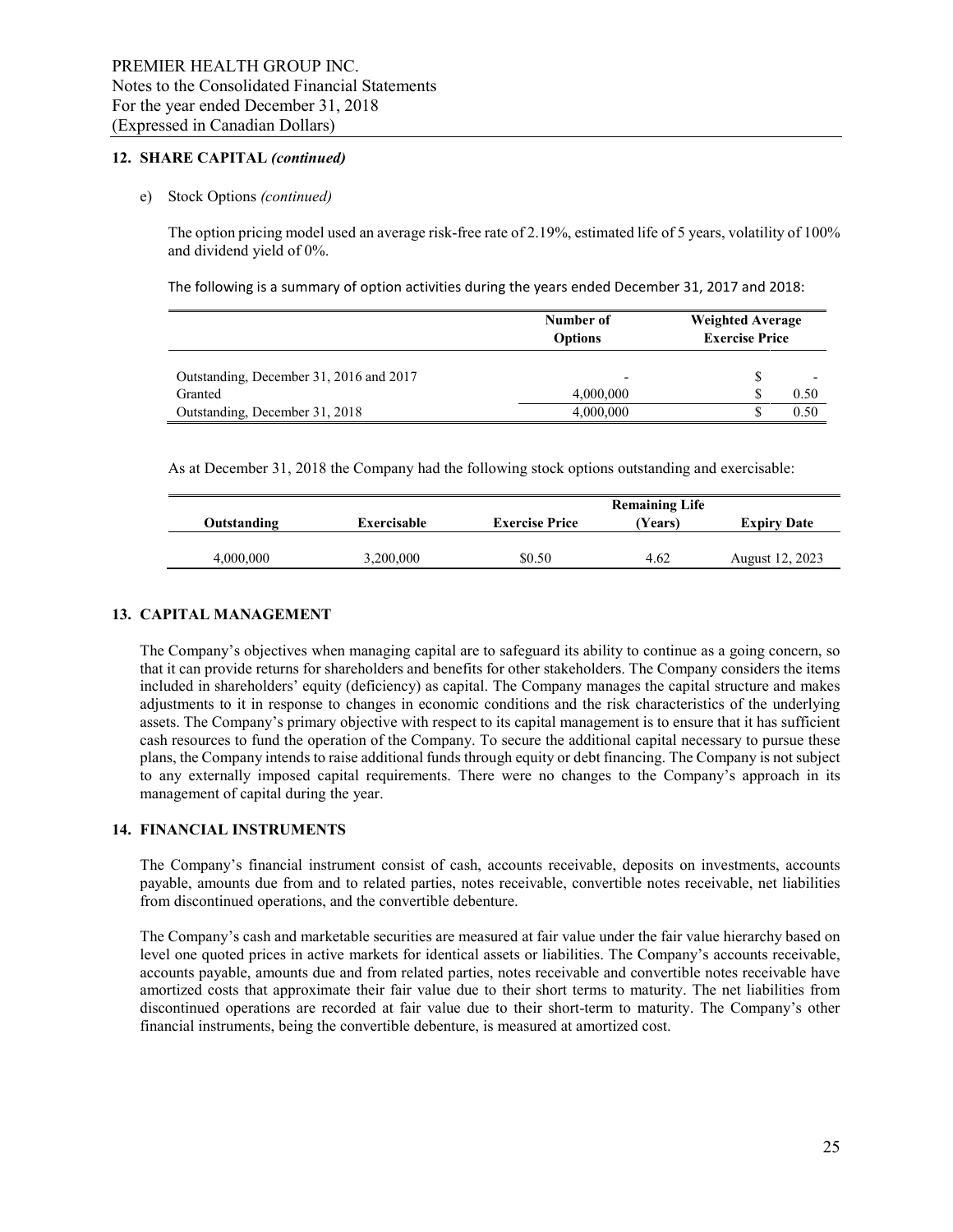#### **14. FINANCIAL INSTRUMENTS** *(continued)*

The Company's risk exposures and the possible impact of these expenses on the Company's financial instruments are summarized below:

#### **Credit Risk**

Credit risk is the risk that one party to a financial instrument will cause a loss for the other party by failing to discharge an obligation. As of December 31, 2018, the Company is exposed to credit risk to the extent that its clients become unable to meet their payment obligations. Trade receivables include amounts receivables from the sale of services and GST receivables.

#### **Liquidity Risk**

Liquidity risk is the risk that an entity will encounter difficulty in meeting obligations associated with financial liabilities. The Company's approach to managing liquidity risk is to ensure that it will have sufficient liquidity to meet liabilities when due. As at December 31, 2018, the Company did not have sufficient cash on hand to meet its current liabilities, and will need to source different methods of financing.

#### **Market Risk**

Market risk is the risk of loss that may arise from changes in market factors such as interest rates, foreign exchange rates, and commodity and equity prices.

#### **a) Interest rate risk**

Interest risk is the risk that the fair value or future cash flows will fluctuate as a result of changes in market risk. The Company's sensitivity to interest rates is insignificant.

#### **b) Currency risk**

Currency risk is the risk that the fair value or future cash flows of a financial instrument denominated in a foreign currency will fluctuate because of changes in foreign exchange rates. The Company operates internationally, which gives rise to the risk that cash flows may be adversely impacted by exchange rate fluctuations. Amounts subject to currency risks are primarily cash, accounts receivable, accounts payable and loans that are held in foreign currency. In addition, the Company holds convertible debentures which are denominated in US Dollars. A change in foreign currency exchange rates can have an impact on net income and comprehensive income. As a result, the Company is exposed to foreign exchange rate risk with respects to the US Dollar and the Dominican Peso. As at December 31, 2018, the Company had net financial liabilities denominated in foreign currencies of approximately \$1,590,000. A 10% change in the value of the Dominican Peso versus the Canadian dollar would give rise to a gain or loss of approximately \$14,000, and a 10% change in the value of the US Dollar versus the Canadian dollar would give rise to a gain or loss of approximately \$145,000. The Company has not entered into any foreign exchange contracts to hedge this risk.

### **c) Price risk**

The Company is exposed to price risk with respect to equity prices, since the Company possesses investments in publicly traded securities. The Company closely monitors those prices to determine the appropriate course of action to be taken. The maximum exposure to the Company is the fair value of its marketable securities, which have been recorded at \$1.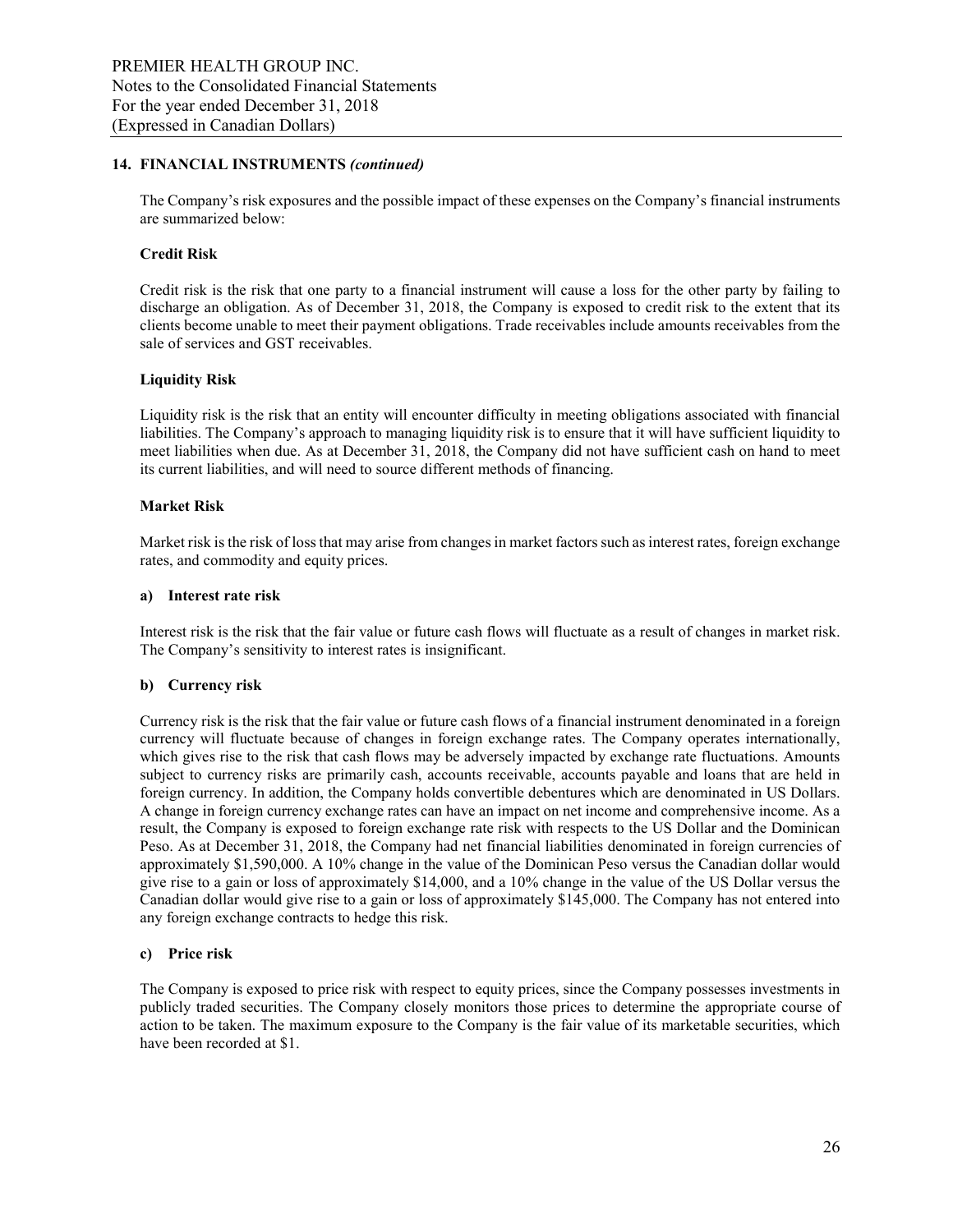### **15. SEGMENTED INFORMATION**

The Company operates in one industry, the healthcare industry, which is located in Canada and the Dominican Republic. Segmented geographical information is as follows:

|                                       | <b>Dominican Republic</b><br>Canada |                 | <b>Total</b>      |
|---------------------------------------|-------------------------------------|-----------------|-------------------|
| Assets                                |                                     |                 |                   |
| As at December 31, 2018               | 6,423,328                           | \$<br>$\sim$    | 6,423,328<br>S    |
| As at December 31, 2017<br>J          | 410,810                             | \$              | 410,810<br>S      |
| Revenue for the year ended:           |                                     |                 |                   |
| December 31, 2018                     | 1,201,548                           | \$              | 1,201,548         |
| December 31, 2017<br>D                |                                     | S               | \$                |
| Net income (loss) for the year ended: |                                     |                 |                   |
| December 31, 2018                     | (2,597,115)                         | \$<br>(86, 247) | \$<br>(2,683,362) |
| December 31, 2017                     | (113, 805)                          | \$<br>(73, 715) | \$<br>(187, 520)  |

### **16. INCOME TAX**

A reconciliation of income taxes at statutory rates with the reported taxes is as follows:

|                                                                                                                                                                                                                                                                                        |   | 2018                                        | 2017                                                          |  |
|----------------------------------------------------------------------------------------------------------------------------------------------------------------------------------------------------------------------------------------------------------------------------------------|---|---------------------------------------------|---------------------------------------------------------------|--|
| Gain (Loss) for the year                                                                                                                                                                                                                                                               |   | (2,683,362)                                 | (187, 520)                                                    |  |
| Computed income tax recovery at statutory rate of $26\%$ (2017 – $26\%$ )<br>Effect of taxes in foreign jurisdiction, and other<br>Permanent differences<br>Adjustments to prior year provision versus statutory tax return<br>Change in unrecognized deductible temporary differences |   | (697, 674)<br>107,217<br>243,457<br>347,000 | (48, 755)<br>(108, 217)<br>(79, 598)<br>(201, 446)<br>438,016 |  |
|                                                                                                                                                                                                                                                                                        | S | -                                           |                                                               |  |

The significant components of the Company's deferred income tax assets, which have not been recognized are as follows:

|                                               | 2018 |         |              | 2017    |  |
|-----------------------------------------------|------|---------|--------------|---------|--|
| Deferred income tax assets (liabilities):     |      |         |              |         |  |
| Debt with accretion                           | \$   | 125,000 | <sup>S</sup> | 193,000 |  |
| Non-capital losses carried forward            |      | 631,000 |              | 238,000 |  |
| Marketable securities                         |      | 52,000  |              | 52,000  |  |
| Property and equipment                        |      | 22,000  |              |         |  |
|                                               |      |         |              |         |  |
| Total unrecognized deferred income tax assets | S    | 830,000 | S            | 483,000 |  |